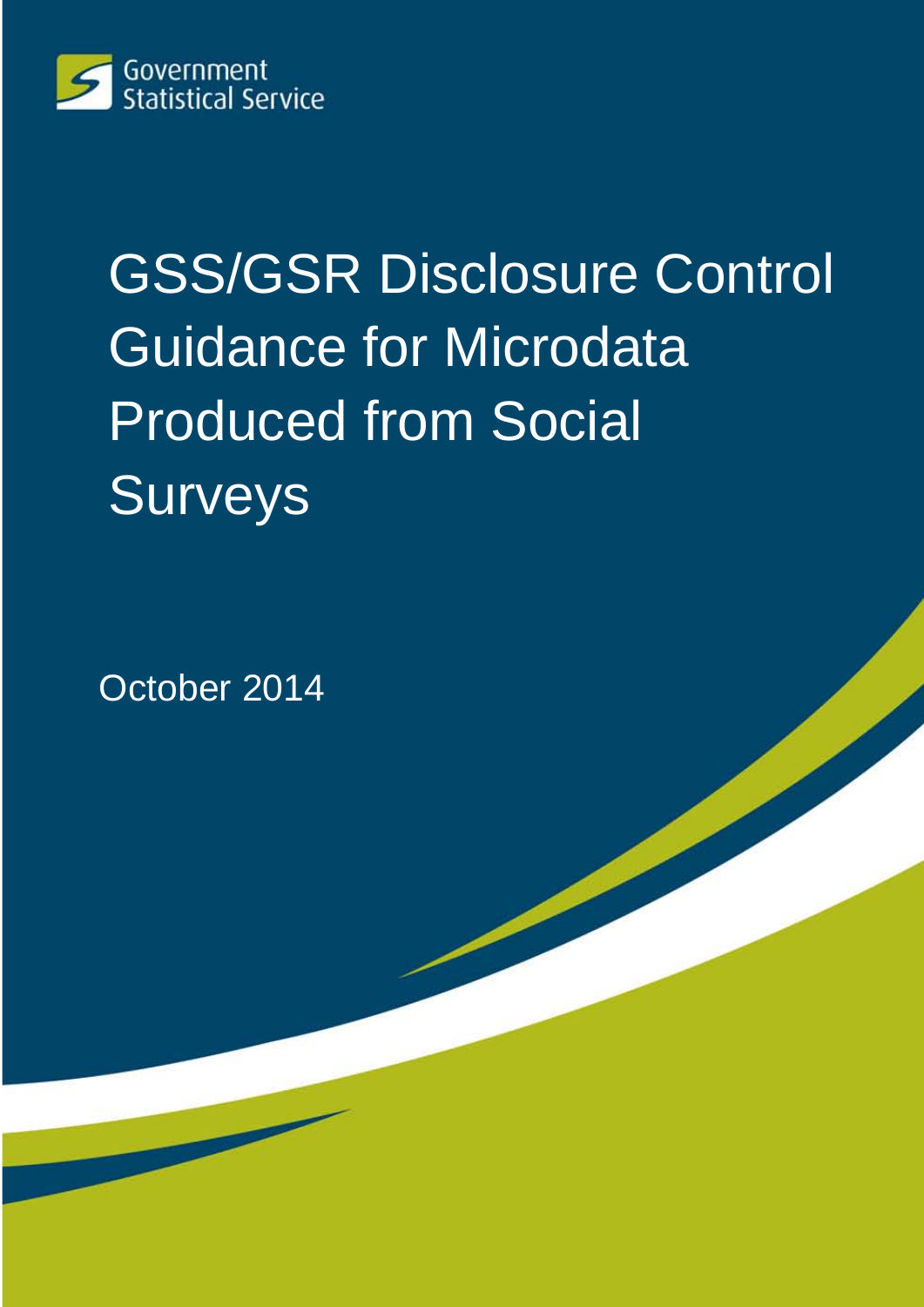The last few years has seen continued interest from users and producers in ensuring official statistics reach their full utility whilst ensuring the risk of disclosure is minimised. A number of guidance documents are available to the GSS under the following headings.

Microdata produced from social surveys Tables produced from administrative data Tables produced from survey data. These documents are all published on both the GSS and ONS websites.

As a result of this continued interest the Statistical Suppliers and User Group, a forum for engagement between producers and users of official statistics, commissioned the GSS to update its existing disclosure control guidance published in 2007. This revised guidance on disclosure control for administrative sources has been updated to reflect the views expressed by a range of users and producers. The previous version of this guidance was approved by the GSS and GSR and hence applies to both social researchers and government statisticians**.**

The release of microdata (record level data) is more common these days due to both the desire of researchers to access the most detailed available data and the Government lead Open Data policy which encourages departments to make data publically available.

As with tabular data there are confidentiality issues when releasing microdata. Producers of such statistics must ensure that their statistics meet the needs of users by enabling relevant analysis to be carried out while at the same time protecting confidentiality. This guidance describes the approach that data providers should follow when producing microdata.

Relevant associated documents are

The *Code of Practice for Official Statistics* See [https://gss.civilservice.gov.uk/wp](https://gss.civilservice.gov.uk/wp-content/uploads/2012/12/Official-Statistics-Code-of-Practice.pdf)[content/uploads/2012/12/Official-Statistics-Code-of-Practice.pdf](https://gss.civilservice.gov.uk/wp-content/uploads/2012/12/Official-Statistics-Code-of-Practice.pdf) (CoP) and specifically Principle 5: Confidentiality,

*National Statistician's guidance: Confidentiality of Official Statistics* See [https://gss.civilservice.gov.uk/wp](https://gss.civilservice.gov.uk/wp-content/uploads/2012/12/Confidentiality-of-Official-Statistics-National-Statisticians-Guidance.pdf)[content/uploads/2012/12/Confidentiality-of-Official-Statistics-National-Statisticians-Guidance.pdf](https://gss.civilservice.gov.uk/wp-content/uploads/2012/12/Confidentiality-of-Official-Statistics-National-Statisticians-Guidance.pdf) (CoOS guidance) sets out principles for how to protect personal data from being disclosed.

#### The *ICO Anonymisation Code of Practice*

[http://www.ico.gov.uk/for\\_organisations/data\\_protection/topic\\_guides/anonymisation.aspx](http://www.ico.gov.uk/for_organisations/data_protection/topic_guides/anonymisation.aspx) was published in 2012 by the Information Commissioner's Office and this provides considerable support and guidance to data providers charged with generating and publishing tables (or microdata) from source microdata.

The CoP states 'Ensure that arrangements for confidentiality are sufficient to protect the privacy of individual information, but not so restrictive as to limit unduly the practical utility of official statistics.' This emphasises the two requirements of statistical disclosure control. Detail relating to individual statistical units is to be protected but the released data must still be of high practical utility for users.

This document will be updated regularly to accommodate the latest thinking in statistical disclosure control. It is hoped it will be followed by a document on guidance on microdata produced from administrative data sources.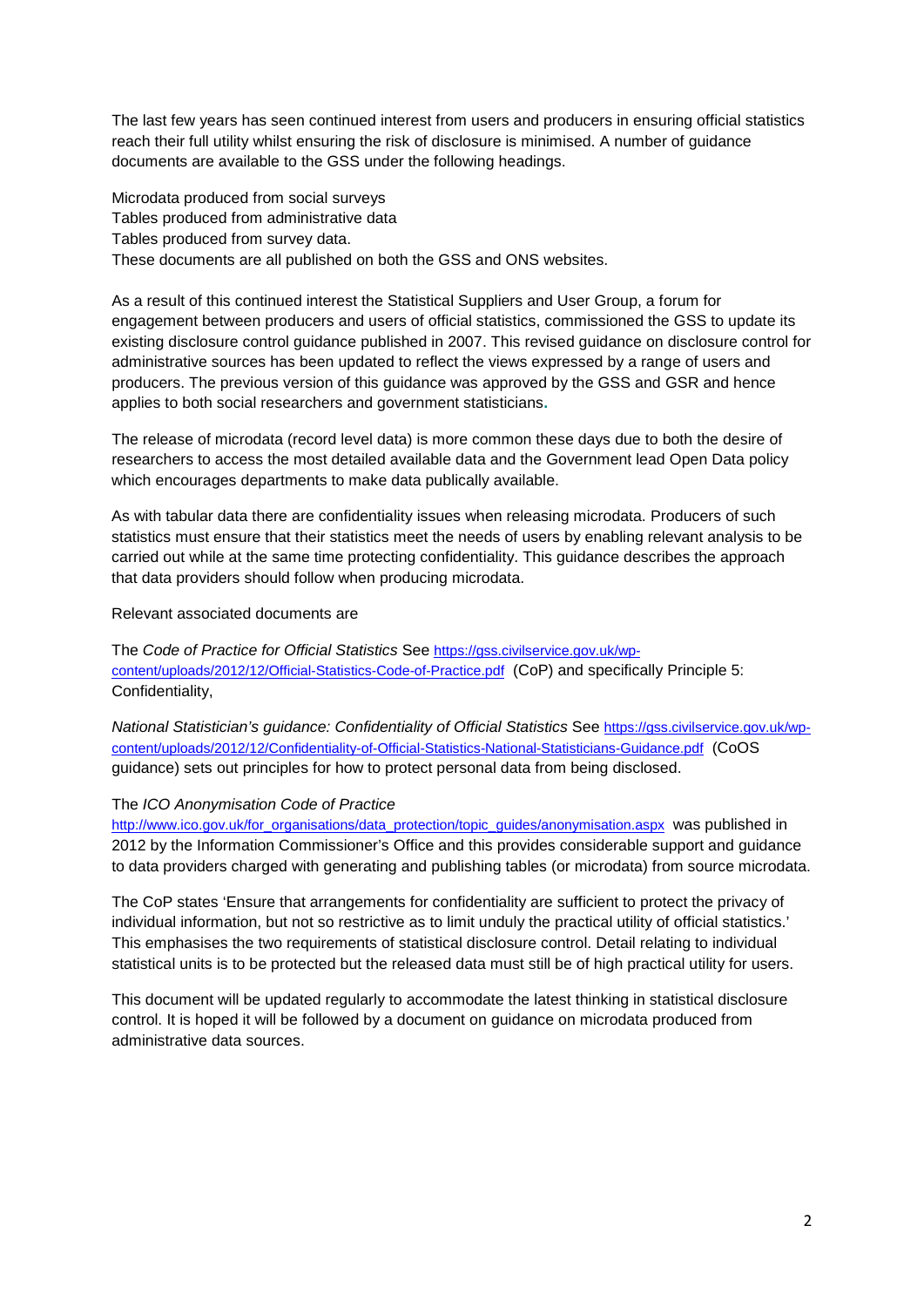# **GSS /GSR Disclosure Control guidance for Microdata Produced from Social Surveys**

# **Contents**

| 4.2 Microdata that may be disclosive in combination with privately held data  11      |  |
|---------------------------------------------------------------------------------------|--|
|                                                                                       |  |
|                                                                                       |  |
|                                                                                       |  |
|                                                                                       |  |
|                                                                                       |  |
|                                                                                       |  |
|                                                                                       |  |
|                                                                                       |  |
|                                                                                       |  |
| Appendix A: General guidance for producing social survey microdata which are neither  |  |
|                                                                                       |  |
|                                                                                       |  |
|                                                                                       |  |
|                                                                                       |  |
|                                                                                       |  |
|                                                                                       |  |
| Appendix C: Code of Practice for Official Statistics, Principle 5: Confidentiality 28 |  |
| Appendix D: Section 39 of the Statistics and Registration Service Act 2007  29        |  |
| Appendix E: SDC microdata checklist for non disclosive data - summary  31             |  |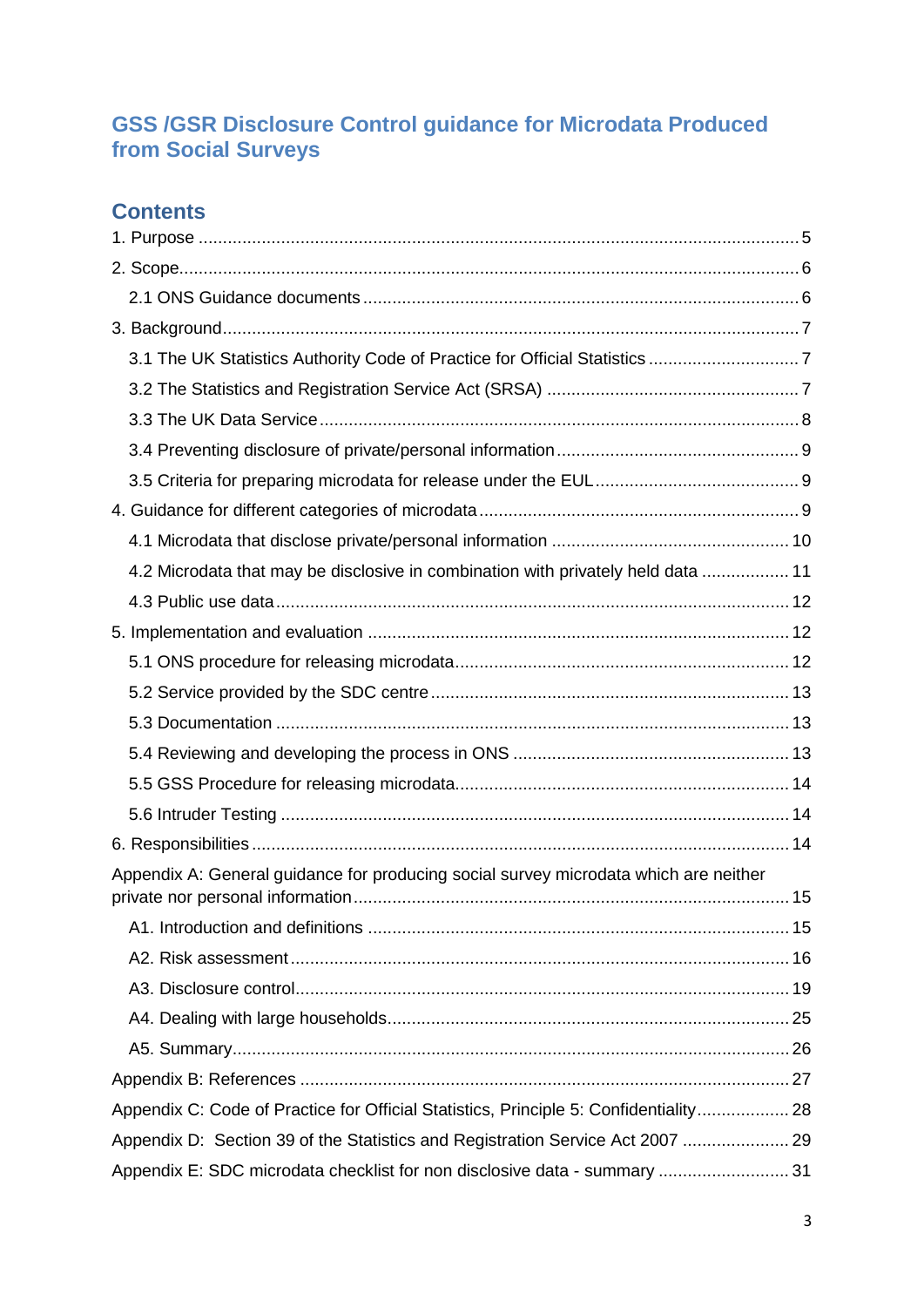<span id="page-3-0"></span>

|--|--|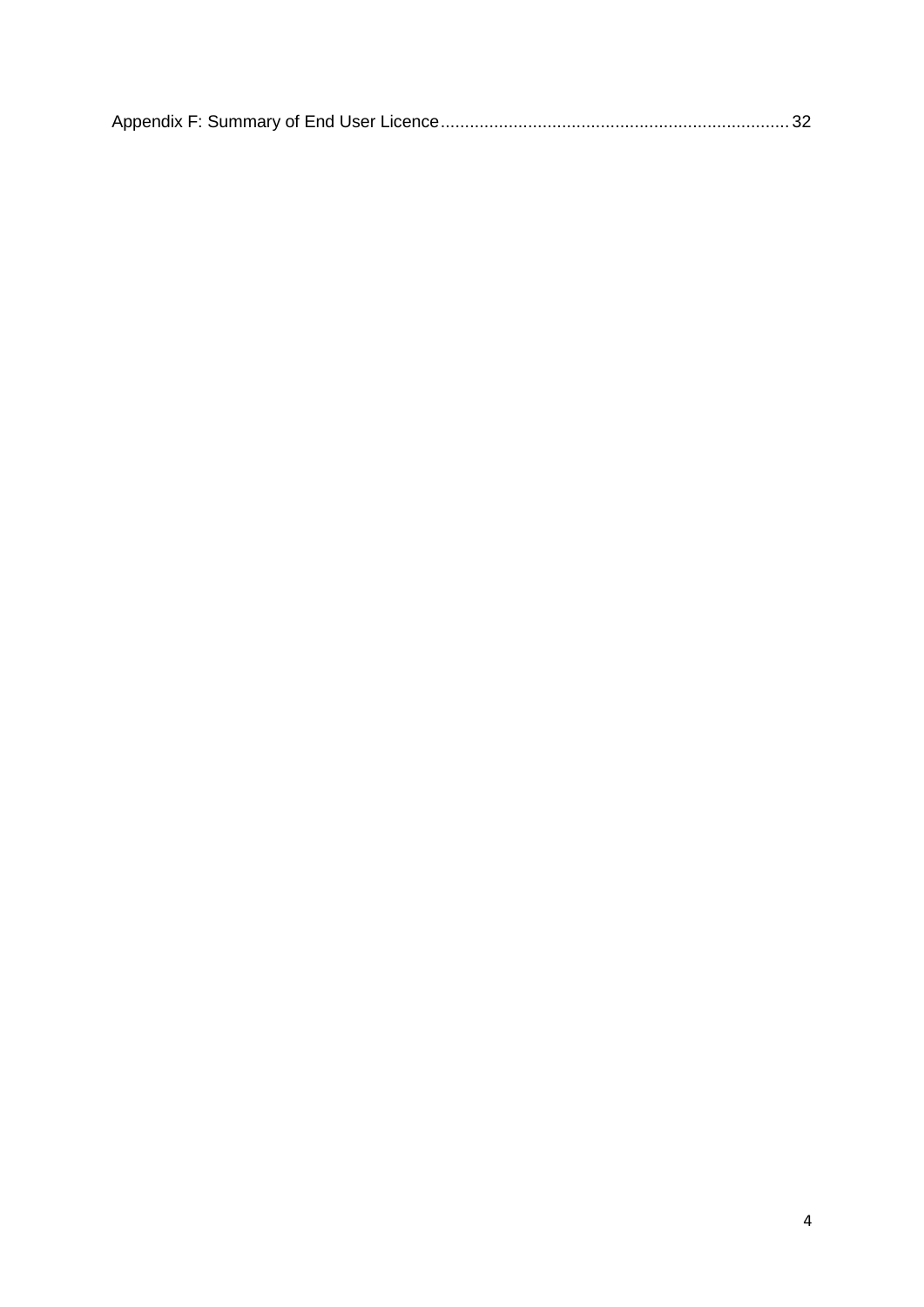# **1. Purpose**

GSS / GSR statistical disclosure control guidance documents for the release of tabular outputs (both administrative and sample survey data) have previously been produced. This related document is specific to the release of microdata (record level data with each row usually defining characteristics of an individual or household) and will be of particular interest to researchers who require access to record level data along with survey managers who produce microdata. It is published on the GSS and ONS websites allowing all potential users to access the guidance.

The UK Statistics Authority has issued an overview of the Code of Practice for Official Statistics  $(CoP)^1$  $(CoP)^1$ , (including guidance for reporting breaches). Principle 5 of the CoP gives the requirements for confidentiality<sup>[2](#page-4-1)</sup>. This GSS disclosure control guidance for the release of microdata derived from Social The governance of the release of microdata by ONS is described as an example of good practice. This involves all record level outputs being assessed by a Microdata Release Panel (MRP). For most departments a panel may not be a feasible approach but assessment should be carried out by at least one expert, not involved in the release process, with some knowledge of the data. Surveys provides guidance to ensure compliance with Principle 5 of the CoP, in particular where social survey microdata are lodged at the UK Data Archive for access under the End-User Licence (EUL). There are other methods of release and access, which are briefly discussed, such as data released under a Special Licence to an Approved Researcher but the main focus is on EUL data.

The Statistics and Registration Service Act 2007 (SRSA)<sup>[3](#page-4-2)</sup> includes data confidentiality regulations which apply to ONS. This guidance therefore also contains guidance for ONS to ensure compliance with the SRSA. Data released by government departments other than the ONS are also considered with reference to the Data Protection Act.

The following topics are included in this paper and more details are provided in the Appendices:

- Legal and policy considerations
- Statistics and Registration Service Act
- Implications for release of microdata of the Code of Practice for Official Statistics
- Understanding the key characteristics of the data and outputs
- Definition of different categories of microdata
- Assessing disclosure risk
- Procedures for making microdata available to users
- Reconciling user requirements with the need for disclosure control
- Disclosure control methods
- Definitions of key terms used in this document can be found in Appendix A

The Code of Practice states that data providers should 'ensure that arrangements for confidentiality are sufficient to protect the privacy of individual information, but not so restrictive as to limit unduly the practical utility of official statistics.' This emphasises the two requirements of statistical disclosure control. Detail relating to individual statistical units is to be protected but the released microdata must be of high practical utility for users.

.<br>-

<sup>&</sup>lt;sup>1</sup> <http://www.statisticsauthority.gov.uk/assessment/code-of-practice/index.html>

<span id="page-4-1"></span><span id="page-4-0"></span><sup>&</sup>lt;sup>2</sup>A summary states that 'Private information about individual persons (including bodies corporate) compiled in the production of official statistics is confidential, and should be used for statistical purposes only'. (See Appendix C for the full text of this principle.)

<span id="page-4-2"></span><http://www.legislation.gov.uk/ukpga/2007/18/contents>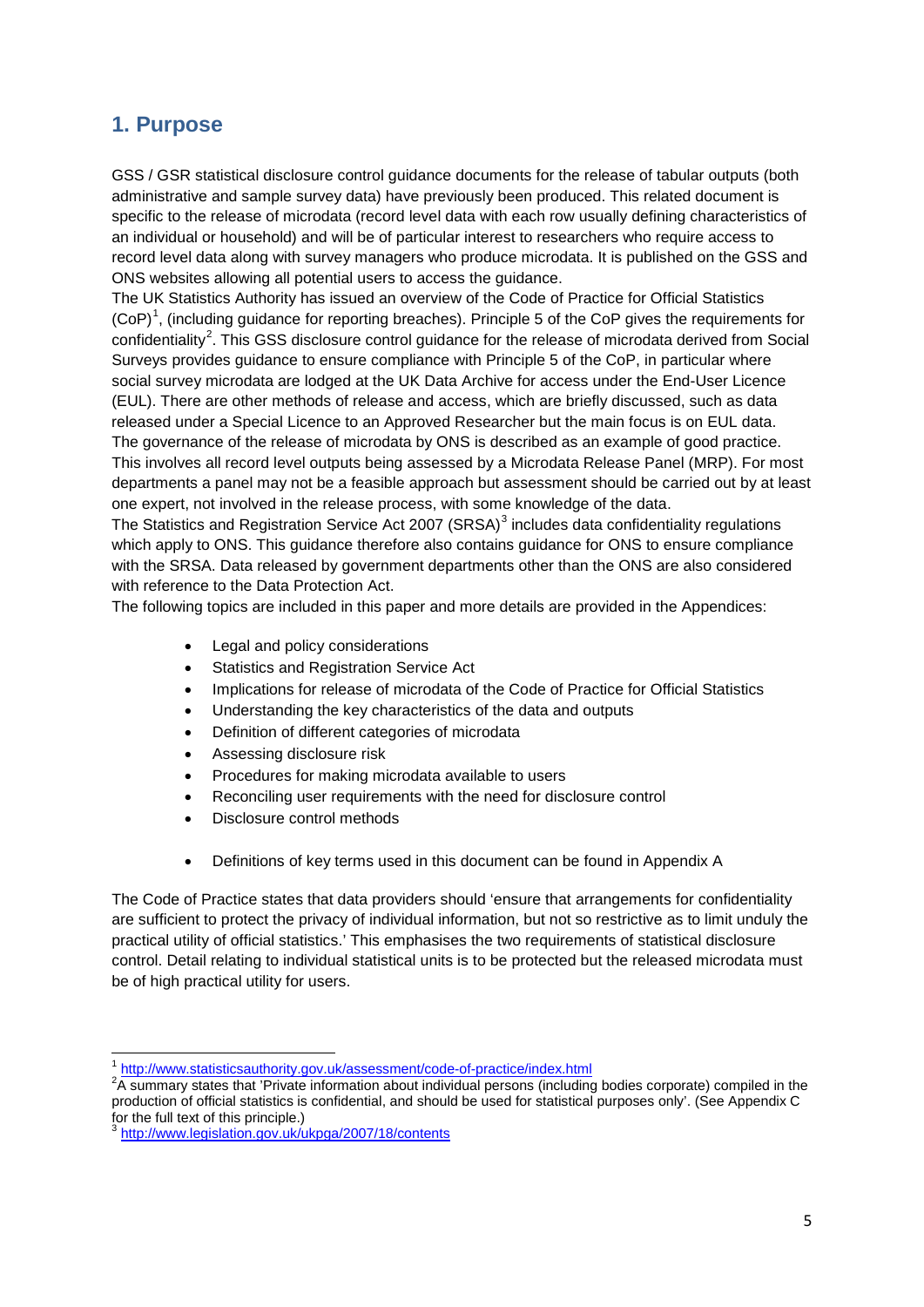The original guidance was approved by the GSS and GSR and hence applies to both social researchers and government statisticians. This update is distributed for comment prior to formal approval.

# <span id="page-5-0"></span>**2. Scope**

Social survey microdata consist of individual records for each household and/or individual respondent. The records include demographic details about the respondent together with variables specific to the survey. These data provide a valuable research tool for a wide range of users and uses. Therefore, in accordance with Principle 1 of the CoP, microdata files of varying degrees of disclosiveness are made available to other government departments and to academic and other researchers.

These GSS guidelines provide guidance on releasing microdata in accordance with the CoP and specifically Principle 5 (see appendix C). The guidance only applies to microdata derived from social surveys and not administrative data. In addition the following guidance will ensure that the ONS is compliant with Section 39 of the SRSA. See section 3.2 for background to SRSA in general and section 39 in particular.

Specific legislation such as the Data Protection Act  $(DPA)^4$  $(DPA)^4$  is especially relevant when data are released by departments other than the ONS, although it is also applicable to ONS data. This Act specifies a number of data protection principles for users of the data such as the data should be used fairly and lawfully and for limited and specifically stated purposes. Certain personal variables, such as ethnic background, are defined as being 'sensitive' and these have stronger legal protection.

Social survey microdata may be lodged at the UK Data Service formerly the UK Data Archive (UKDA) for secondary research access under a EUL or a Special Licence (SL) for Approved Researchers $^5$  $^5$ . There is more detail in section 3.3 on the UKDA and Data Service. Microdata may also be provided to Eurostat for the use of researchers and analysts across the European Union under equivalent arrangements to the EUL Section 4 contains background on the different categories of microdata and how they may be accessed.

This guidance and particularly Appendix A focuses on the provision of data under the EUL. However section 4 provides guidance on classifying data into different degrees of confidentiality, and how these may be handled.

# <span id="page-5-1"></span>**2.1 ONS Guidance documents**

This short section places this document in the correct relationship to other ONS SDC guidance documents and gives some advice on which sections will of particular use to readers with different needs for both ONS and non ONS releases.

- This document applies to microdata derived from social surveys.
- Microdata derived from business surveys are usually accessed through the ONS Virtual Microdata Laboratory (VML) where all outputs are disclosure checked prior to release. This is distinct from the case here where licensing arrangements are used.
- There is additional ONS guidance for tabular outputs from both social and business surveys and from administrative data
- Specialist guidance for cancer microdata is available<sup>[6](#page-5-4)</sup> as part of the general advice for health
- statistics<br>• Guidance for births and deaths data has recently been updated.<sup>[7](#page-5-5)</sup>

<span id="page-5-5"></span>.<br>-

<span id="page-5-3"></span><span id="page-5-2"></span>

<span id="page-5-4"></span>

<sup>4</sup> <http://www.legislation.gov.uk/ukpga/1998/29/contents><br>5 <http://ukdataservice.ac.uk/deposit-data/how-to.aspx><br>6 http://www.ons.gov.uk/ons/quide-method/best-practice/disclosure-control-of-health-statistics/index.html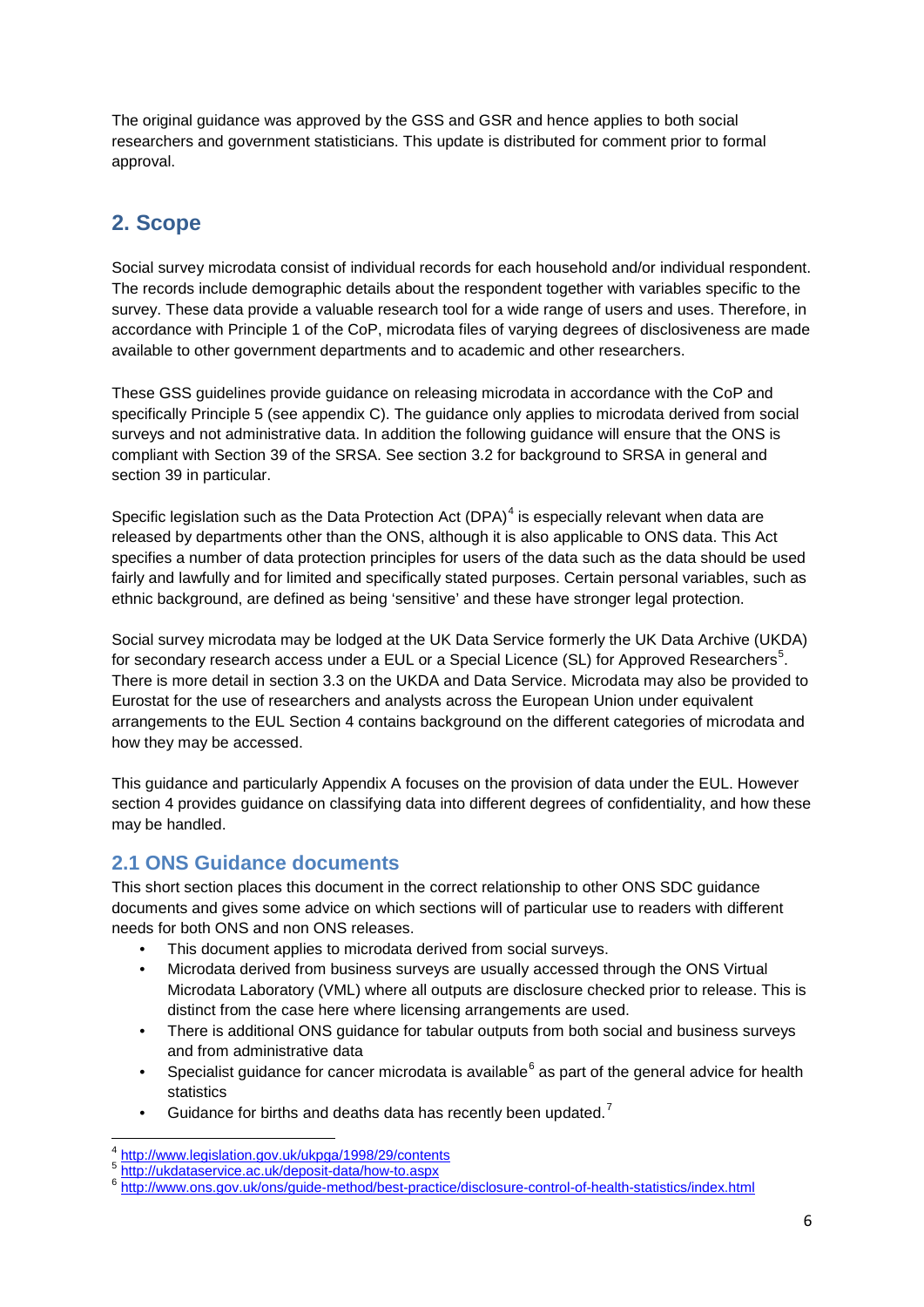Survey managers dealing with an initial request for microdata should concentrate on Section 3 onwards. More experienced managers may already be familiar with Section 3. If the data are ONS data sections 5.1 to 5.4 are particularly useful. For non ONS releases look at section 5.5.

If the request for microdata is similar to a previous request, Sections 4, 5 and 6 are most applicable. For a routine review of current procedures, Sections 5 and 6 should be the starting points.

## <span id="page-6-0"></span>**3. Background**

Current Standards and Laws relating to confidentiality are discussed here. Please be aware that departmental advice on relevant legislation should always be obtained prior to releasing microdata. Some of the information below refers only to ONS outputs.

## <span id="page-6-1"></span>**3.1 The UK Statistics Authority Code of Practice for Official Statistics**

The CoP sets out the professional principles and standards which official statisticians are expected to follow and uphold. In particular Principle 5 of the code considers the data confidentiality of private information.

Private information is defined in the National Statistician's Guidance; Confidentiality of Official Statistics $<sup>8</sup>$  $<sup>8</sup>$  $<sup>8</sup>$  as being information that:</sup>

- relates to an identifiable legal<sup>[9](#page-6-4)</sup> or natural person, and
- is not in the public domain or common knowledge, and
- if disclosed would cause them damage, harm or distress

When assessing if microdata reveal private information it is necessary to take into account other relevant sources of information that might in combination reveal private information. These could include additional datasets held by a researcher such as membership lists of particular pressure groups.

The Guidance states that producers of official statistics should be aware of the expectation individuals may have when their information is used to produce statistics. Information relating to an individual should be considered by a producer of statistics to be 'private' if it was provided with the expectation that the information would be kept out of the public domain. Survey pledges provide respondents with assurances that the information they provide will remain confidential.

These GSS guidelines are in line with the CoP, and include guidance in the preparation of microdata which are not private information, and may therefore be released for research purposes in accordance with Principle 5, for example by being lodged at the UK Data Service for access by researchers under the EUL. See section 3.3 for more detail.

## <span id="page-6-2"></span>**3.2 The Statistics and Registration Service Act 2007 (SRSA)**

The SRSA, which established the UK Statistics Authority, came into force on 1 April 2008. Section 39 of the Act deals with the confidentiality of personal information held by the Authority, and applies to

<sup>&</sup>lt;u>.</u> <sup>7</sup> [http://www.ons.gov.uk/ons/guide-method/best-practice/disclosure-control-policy-for-birth-and-death-](http://www.ons.gov.uk/ons/guide-method/best-practice/disclosure-control-policy-for-birth-and-death-statistics/index.html)

[statistics/index.html](http://www.ons.gov.uk/ons/guide-method/best-practice/disclosure-control-policy-for-birth-and-death-statistics/index.html)

<span id="page-6-3"></span><sup>&</sup>lt;sup>8</sup> http://www.statisticsauthority.gov.uk/national-statistician/ns-reports--reviews-and-guidance/national-statistician-<br>s-guidance/index.html

<span id="page-6-4"></span>A 'legal person' is a company, enterprise, or other organisation that has a legal identity. A 'natural person' is a member of the public. Where the term 'individual' is used in the Code it means both legal and natural persons, both living and dead.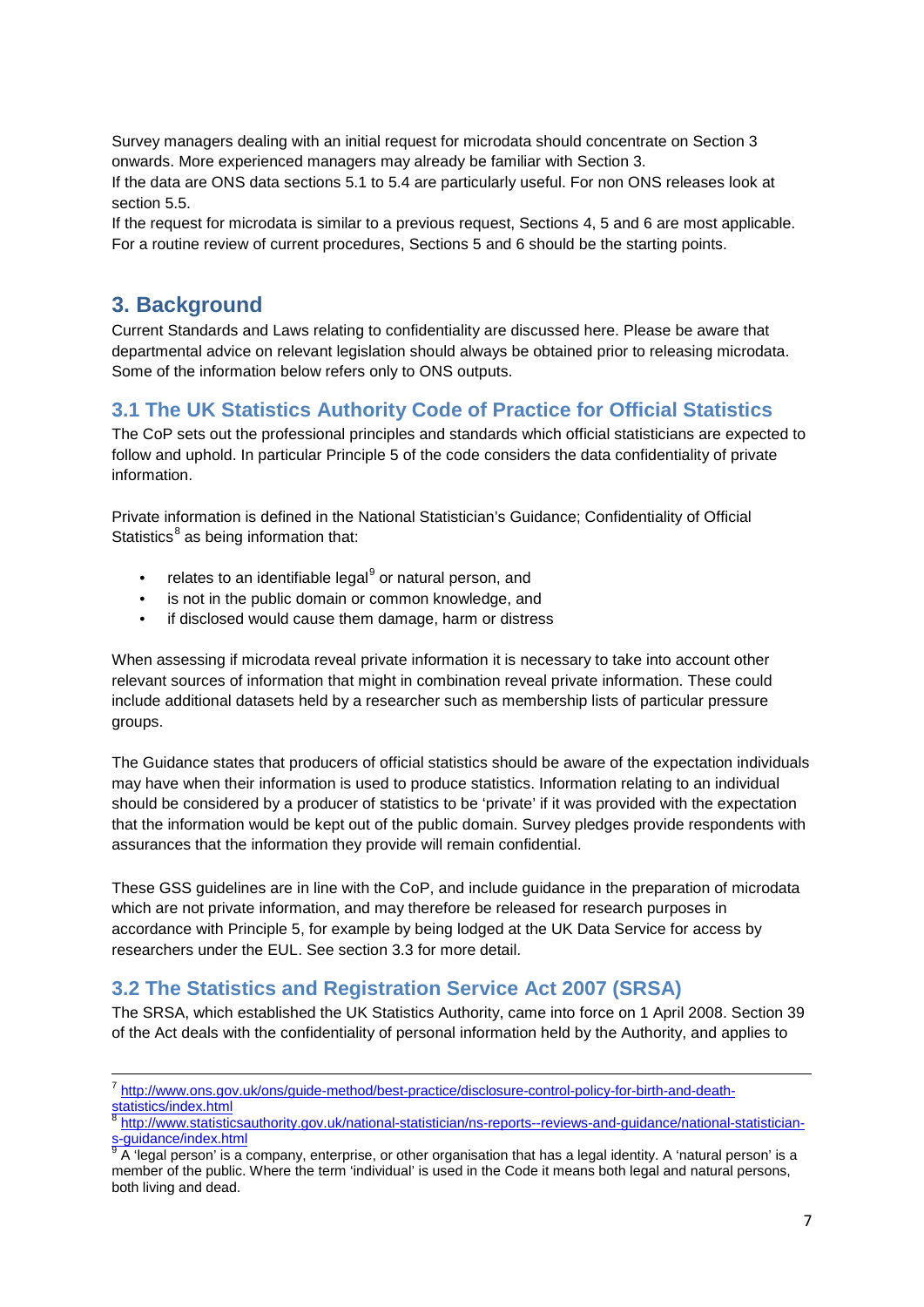data held by the ONS as its agent and to any recipient of ONS data. Thus ONS has to take account of both the CoP and the SRSA when releasing data. Section 39 of the SRSA specifies what constitutes a disclosure of information and the sanctions that may apply for any breach of confidentiality. The full text of section 39 can be found in Appendix D. The SRSA is applicable to the ONS and other Government departments will have different legal requirements to meet.

In the context of SRSA Section 39 personal information is defined as information which relates to and identifies a particular person (including a body corporate). Data which are personal information are defined as those which could reveal the identity of an individual or organisation, or any private information relating to them, through being specified in the information, by being deduced from the information, or by being deduced from the information when taken together with any other published information (SRSA section 39 (3)). In order to be able to provide research access to EUL level data (see section 3.3), the data must not be personal information.

The SRSA recognises, however, that some valuable research will require access to personal information. Therefore there is an exemption in Section 39 allowing applications to be made under the Approved Researcher gateway for access to more detailed datasets produced by the ONS. The ONS procedures for releasing personal information in microdata are described in section 5.1.

As noted above the SRSA is applicable only to ONS data. Other government departments will have to consider legislation relating to datasets they produce in combination with their own specialist knowledge of the data when deciding on the disclosure control required before publishing microdata. One such Act is the previously mentioned Data Protection Act which defines certain variables as being 'sensitive data'. This Act is applicable to all published data, ONS outputs have to follow the DPA as well as the SRSA. There is more detail on the DPA in A3.2.5.

## <span id="page-7-0"></span>**3.3 The UK Data Service**

.

The UK Data Service<http://ukdataservice.ac.uk/> is a repository of key economic and social data for the use of national and international researchers. It is funded by the Economic and Social Research Council (ESRC) with contributions from the Universities of Manchester and Essex and replaced the UK Data Archive in 2012. As noted at the start of Section 2 they have recently published new guidance on depositing data. Government departments regularly lodge datasets at the UK Data Service in order to make available to researchers. Registered users may access datasets under an EUL or a SL where more detailed data are available under more restrictive access conditions.

The terms and conditions of the EUL provide a certain level of confidentiality protection<sup>[10](#page-7-1)</sup>. Practice 1 of Principle 5 says that data must be protected against disclosure having taken into account other relevant sources of information, see section 3.1. The conditions of the EUL mean that the only other relevant sources of information which need to be considered are those in the public domain. A user who attempted to identify an individual from EUL data by means of a private source of information would be in breach of the Licence and subject to penalty. The full text of the EUL is attached as Appendix F.

Access to SL data requires approval of an additional application justifying why access to variables released only under SL are required by the user. Since the advent of the SRSA access to ONS SL datasets is restricted to Approved Researchers. A prospective user must apply to ONS to become an Approved Researcher in order to access an ONS SL dataset. Non-ONS datasets released by the UK Data Service, such as the Welsh Health Survey, require the explicit permission of the data owners for

<span id="page-7-1"></span> $10$  The UK Data Service end-user licence includes the following restrictions:

<sup>•</sup> The user must preserve the confidentiality of individuals and households and organisations in the data.

<sup>•</sup> The user must ensure that the means of access to the data (such as passwords) are kept secure and not disclosed to anyone else

<sup>•</sup> The data must not be used for commercial purposes without obtaining permission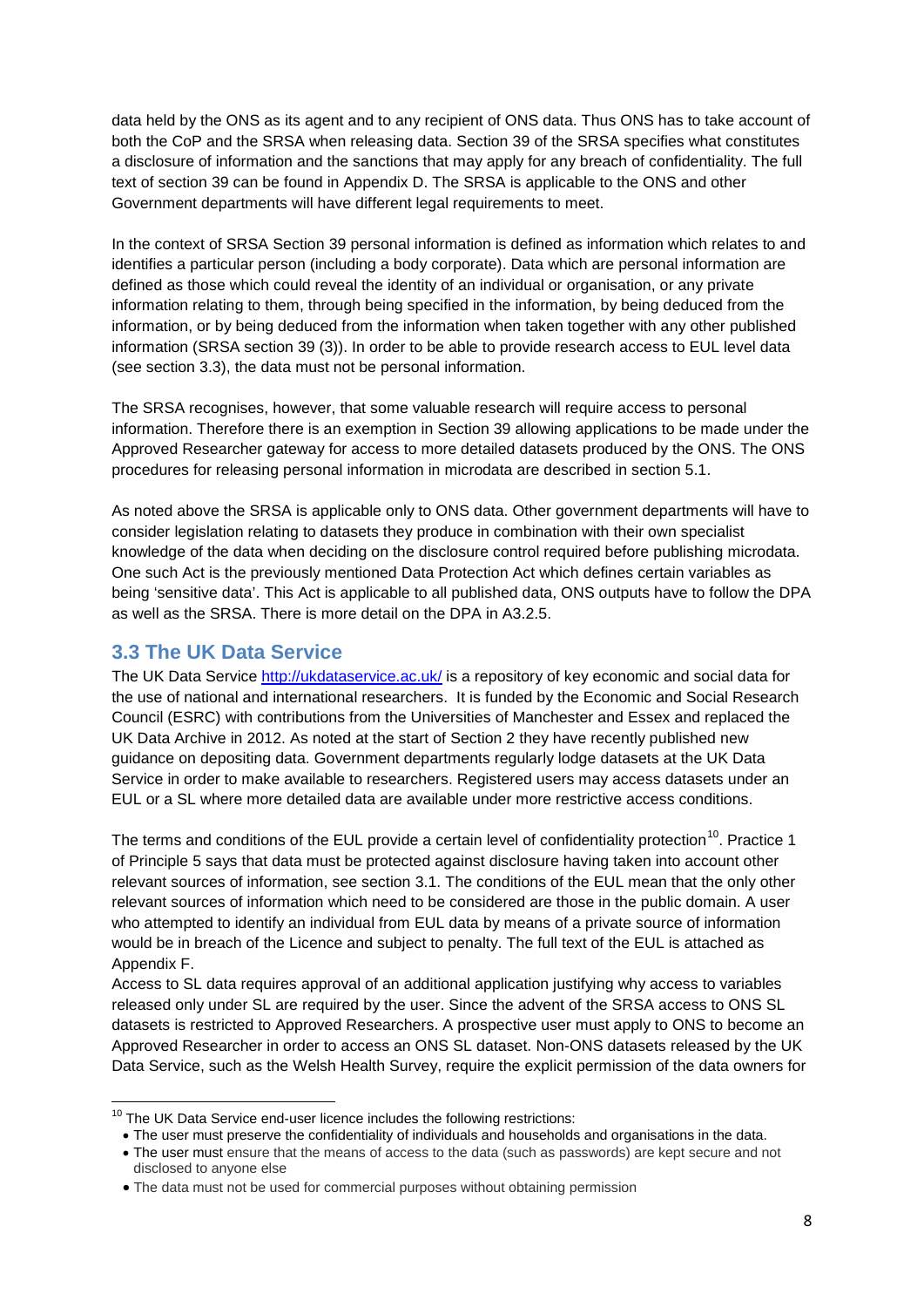release to specified researchers. Other government departments will need to determine if this is a suitable method of releasing SL datasets.

# <span id="page-8-0"></span>**3.4 Preventing disclosure of private/personal information**

Social survey microdata are based on statistical units, which may be individual survey respondents, households, families or other bodies, such as schools or employers. This document provides guidance on avoiding disclosive situations, thus protecting the statistical units which make up the data. An intruder is the term given to an individual who identifies or attempts to identify a respondent in the microdata. Attempts at identification can range from a malicious attempt to undermine the credibility of the organisation releasing the data to spontaneous recognition of an individual from viewing the data. To ensure that private information is sufficiently protected, we consider various scenarios which might make disclosure possible.

For microdata to be released under EUL, as a minimum, the following scenarios need to be considered:

- Using published datasets, together with the microdata, to identify an individual or a household.
- Spontaneous recognition, where an intruder recognises an individual or a household in the microdata from published information.
- Identification of an individual or household in longitudinal data through changes in attributes over time that form an identifying pattern.

The scenarios indicate which variables in the microdata might make them private/personal information, and these can then be protected. Ways of protecting microdata include recoding (i.e. banding of some variables), suppression, perturbation, post randomisation and imputation. Of these, recoding and suppression impose the least burden on data providers, and are therefore generally recommended. More detail is provided in Appendix A.

# <span id="page-8-1"></span>**3.5 Criteria for preparing microdata for release under the EUL**

When preparing EUL microdata from a social survey there are three distinct criteria:

- The resulting microdata must be protected such that an intruder would not be able to identify an individual, family or household, either directly from the data or by using other information in the public domain.
- The microdata need to include enough detail to meet the requirements of the majority of users.
- The disclosure protection process must not impose an unreasonable burden on the producers of statistics

EUL microdata cannot be released as a Public Use File because this would suggest that the data are non-personal and would be subject to the Freedom of Information Act (FOI) (see Section 4.2). Any solution needs to meet these three conditions and comply with the guidance as given in Appendix A. There is always an element of risk when releasing EUL microdata. However the aim is that any assessment carried out prior to release will reduce the risk level to a low level while maintaining a relatively high level of utility.

# <span id="page-8-2"></span>**4. Guidance for different categories of microdata**

Microdata from social surveys can be categorised according to whether they disclose private/personal information, or would do so in combination with other data sources.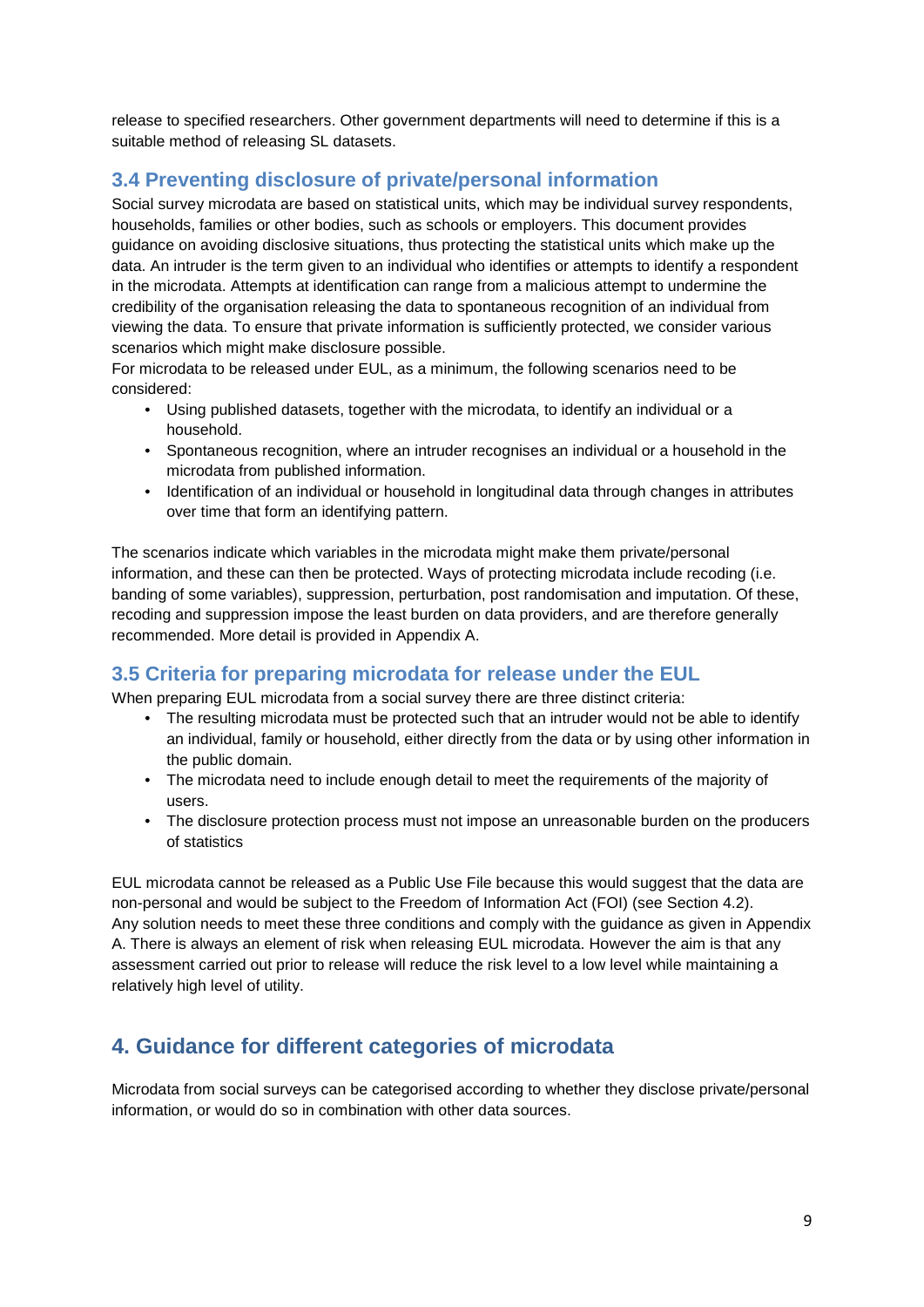# <span id="page-9-0"></span>**4.1 Microdata that disclose private/personal information**

Private information as defined by the CoP, and personal information as defined by the SRSA, are data from which it is possible to identify an individual, or private information relating to them, either directly from the data or by the auxiliary use of published information. The Data Protection Act as mentioned in Section 3.2 defines particular variables as sensitive personal data, more details in A3.2.5. Examples of the release of personal information derived from ONS social surveys are:

- identified data, which are made available via the VML to Approved Researchers (see section 3.3) subject to these researchers having received the relevant training modules. Detailed documentation on using the VML is being updated but there is some background on approved researcher accreditation $11$ .
- GSS datasets, which are anonymised data supplied to other Government departments, An example is Labour Force Survey data which was supplied to the Department for Education (DfE) in 2010 without names but with a range of identifying variables.
- ONS SL datasets, which have had some degree of protection applied, and which are made available to Approved Researchers.

The SRSA (see section 3.2 above) permits ONS to release personal information under one of the nine exemptions in Section 39 (4),

These exemptions occur when the information

- is required or permitted by any enactment,
- is required by a Community obligation,
- is necessary for the purpose of enabling or assisting the Board to exercise any of its functions,
- has already lawfully been made available to the public,
- is made in pursuance of an order of a court,
- is made for the purposes of a criminal investigation or criminal proceedings (whether or not in the United Kingdom),
- is made, in the interests of national security, to an Intelligence Service,
- is made with the consent of the person to whom it relates, or
- is made to an approved researcher.

Under the CoP, private information may be released where this has been authorised by the National Statistician or the Chief Statistician in a Devolved Administration (Principle 5, practice 5). The CoP states that confidential information should only be used by trained staff who have signed an appropriate declaration. Also when confidential data are supplied to a third party this must be authorised and recorded, and there must be written confidentiality agreements in place. (See Appendix C) This document offers the ONS Microdata Release Panel (MRP) procedure as an example of best practice for compliance with these requirements of Principle 5 (see section 5).

For non-ONS data the DPA regulates the use of personal information with authorisation for the release of private data being decided by the Data Controller. In the DPA the term 'Data Controller' often refers to an organisation which has ultimate responsibility for the data. Each organisation will have its own process for determining the release of data. However there are a number of 'data protection principles' which have to be followed. Personal data must be

• used fairly and lawfully

<u>.</u>

• used for limited, specifically stated purposes

<span id="page-9-1"></span><sup>11</sup> [http://www.ons.gov.uk/ons/about-ons/business-transparency/freedom-of-information/what-can-i](http://www.ons.gov.uk/ons/about-ons/business-transparency/freedom-of-information/what-can-i-request/approved-researcher-accreditation.html)[request/approved-researcher-accreditation.html](http://www.ons.gov.uk/ons/about-ons/business-transparency/freedom-of-information/what-can-i-request/approved-researcher-accreditation.html)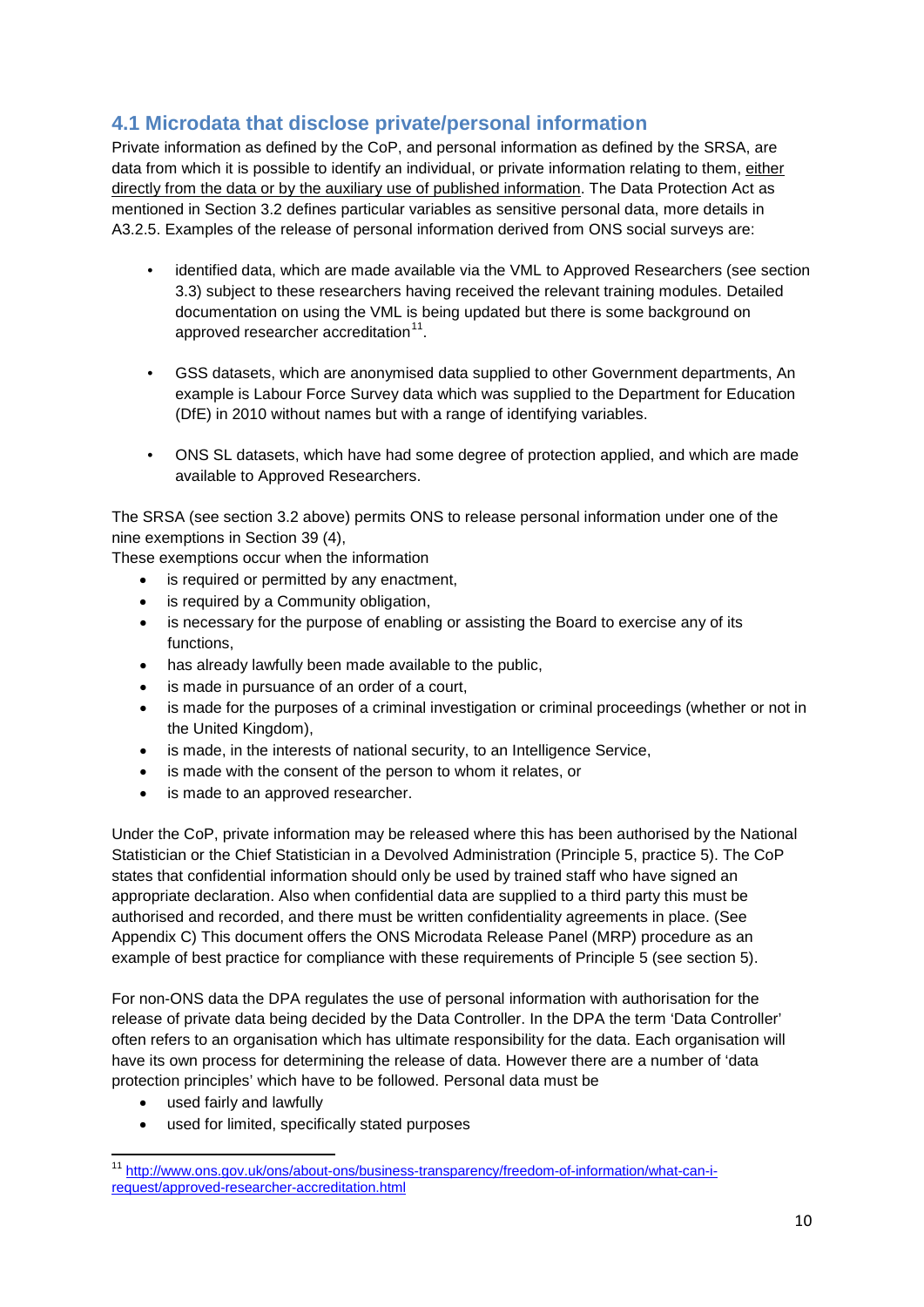- used in a way that is adequate, relevant and not excessive
- accurate

<u>.</u>

- kept for no longer than is absolutely necessary
- handled according to people's data protection rights
- kept safe and secure
- not transferred outside the UK without adequate protection

The DPA also defines sensitive personal data (see A3.2.5) which require greater care than other personal data.

# <span id="page-10-0"></span>**4.2 Microdata that may be disclosive in combination with privately held data**

It may be possible for confidential microdata to be disclosive when combined with additional data. These could be data obtained over time by particular individuals. Only a small number of people would have access to these additional data as they are not in the public domain so the risk is small but potentially damaging. Examples of privately held information are:

- An inquisitive individual may have built up their own database of friends, colleagues and acquaintances over the years. They could attempt to link this with published microdata.
- Personal knowledge of a friend or neighbour. Over a period of time it is easy to pick up considerable information about a wide range of people. It is conceivable that this could be used alongside a published dataset to disclose additional details.
- Response knowledge. An individual may know an acquaintance is in a dataset (they may have said that they had taken part in a particular survey for example). This could encourage a search of the data for this person with a hope that additional information could be discovered.

Microdata that are not disclosive if used with publicly available sources may be disclosive if combined with privately held data. They are neither private information under the CoP nor personal information under the SRSA, because there is minimal risk of disclosure resulting from the use of data in the public domain. ONS policy is that data providers should ensure that it would take a disproportionate amount of time, effort and expertise<sup>[12](#page-10-1)</sup> for an intruder with access to 'unrestricted internet' sources (i.e. no workplace restrictions on specific sites), using published information, to identify a statistical unit to others, or to reveal information about that unit not already in the public domain.

In the case of Social Survey data, the statistical units are generally individual respondents and households. The level of confidence the intruder has in their identification also ought to be considered. A high degree of confidence is likely to be more problematic to the data providers than an identification made with little confidence although results from Intruder testing (see Section 5.6) suggest that confidence in identifications is wide ranging and maybe the confidence level should not be regarded as an accurate indicator of a successful identification.

Protection against disclosure through combination with privately held data is provided by the restrictions of the EUL under which such data are released. The EUL is considered to provide adequate protection against disclosure resulting from the use of other data, such as private databases. A summary of the EUL terms and conditions as specified by the UK Data Service are attached as Appendix F

Microdata may be released under the EUL provided sufficient disclosure protection has been applied to ensure that they do not reveal private/personal information, taking account of the possible use of

<span id="page-10-1"></span><sup>&</sup>lt;sup>12</sup>The designer should allow for the intruder to have access to powerful data processing software and hardware equivalent in standard to that available in ONS, to have some statistical and mathematical expertise equivalent in standard to those found in an ONS Statistical Officer and to be prepared to dedicate a number of hours of their time to the task of identifying an individual.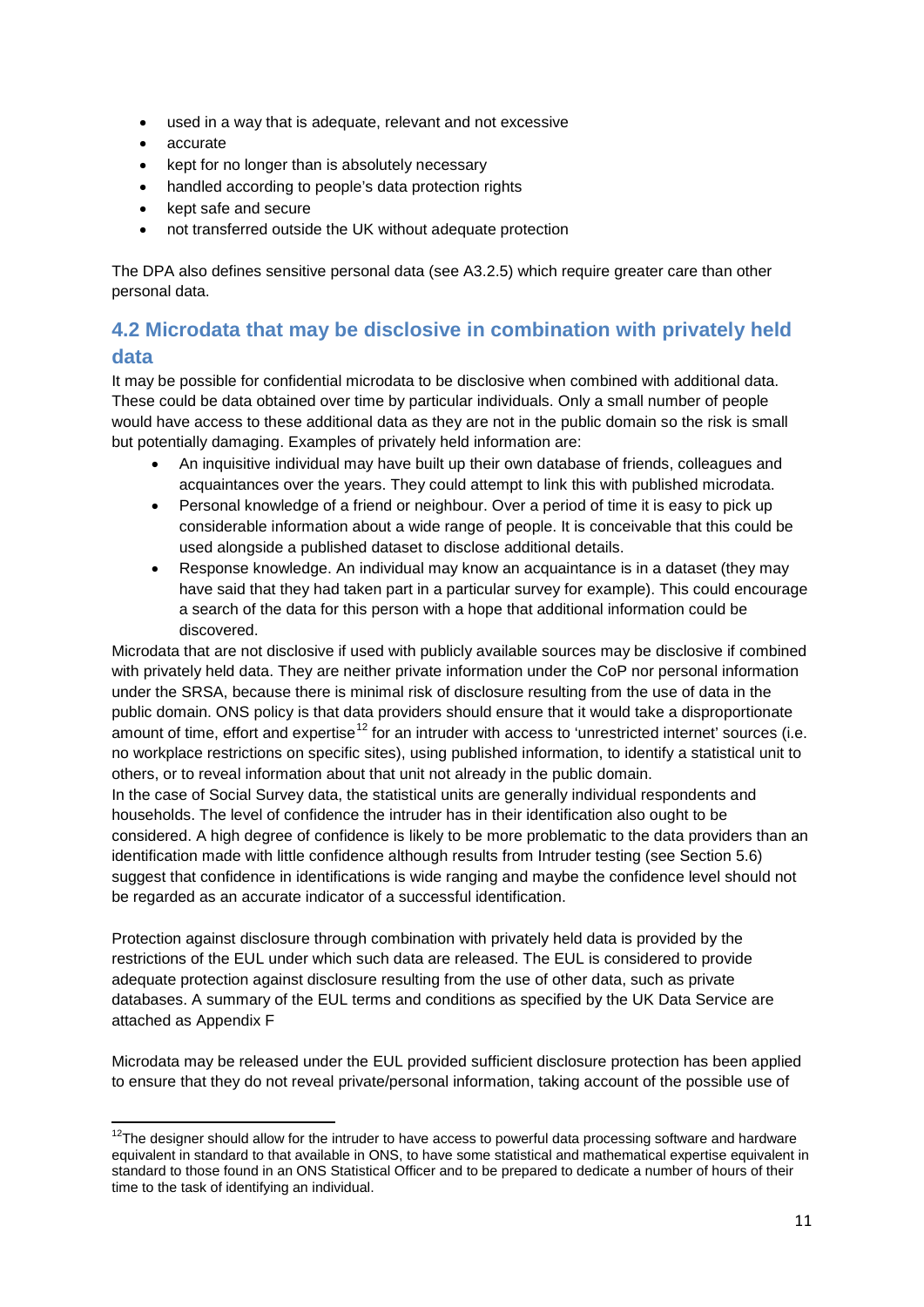data in the public domain. The Data Protection Act and the Statistics and Registration Service Act govern the use and sharing of data which contain personal, sensitive or confidential information. Data accessed through the UK Data Archive are subject to these Acts.

If required, these data may also be supplied to Eurostat. ONS also provides some datasets to customers such as Government Departments which do not want to download data from the UK Data Service under a licence giving the same protection as the EUL, for example LFS data.

Appendix A provides guidance on how to design datasets for release under EUL. Information in the appendix is also useful for EUL data not released to the UK Data Service as the guidance is consistent with the Data Protection Act as well as the Statistics and Registration Service Act.

## <span id="page-11-0"></span>**4.3 Public use data**

These data are neither private information under the CoP, nor personal information under the SRSA. The GSS microdata guidance makes a clear distinction between EUL microdata and public use data. Principle 5 of the CoP requires that official statistics should not disclose private information, taking into account other relevant sources of information. Thus if data were to be released for public use, data providers would need to take into account the possibility that an intruder might have access to a private data source or to privileged information which could be matched with the microdata to enable the identification of an individual. In order to protect microdata to this level, the utility is likely to be seriously reduced.

The Data Transparency agenda and advent of the Open Government Licence (OGL) could result in a significant amount of data from across the GSS being released as public use files. In many cases, they are likely to consist only of a small number of variables with more limited categories. Hence the datasets may be of little practical use for research and are likely to be used largely for teaching and training purposes. An example of a published dataset of this type is the teaching file released from Census 2011 in January 2014 $^{13}$  $^{13}$  $^{13}$ .

# <span id="page-11-1"></span>**5. Implementation and evaluation**

Sections 5.1 to 5.4 below describe the procedure for microdata release under EUL which is used by ONS. This procedure is recommended as an example of best practice, and ONS can advise other members of the GSS who wish to put similar processes in place (see section 5.2). Section 5.5 discusses briefly a framework for non-ONS releases.

Appendix A discusses the guidance procedures to follow. The terminology used in this document refers to phrases such as risk and sensitivity. These terms are introduced here to provide context. Risk is the likelihood of an individual, business or household or other statistical unit (or related attributes) being identified in the microdata

Impact is the effect that any identification will have on the individuals, households or businesses. Data which contain sensitive variables are likely to have greater impact. Sensitive variables are those for which disclosure would cause most harm or distress to the individual concerned such as specific details about personal health or financial affairs.

## <span id="page-11-2"></span>**5.1 ONS procedure for releasing microdata**

.<br>-

The ONS procedure for releasing microdata is facilitated and a panel made up of senior representatives of different business areas within ONS. The panel is supported by a secretariat function. Other Government departments may have different approaches such as making data

<span id="page-11-3"></span><sup>13</sup> [http://www.ons.gov.uk/ons/guide-method/census/2011/census-data/census-microdata/microdata-teaching](http://www.ons.gov.uk/ons/guide-method/census/2011/census-data/census-microdata/microdata-teaching-file/index.html)[file/index.html](http://www.ons.gov.uk/ons/guide-method/census/2011/census-data/census-microdata/microdata-teaching-file/index.html)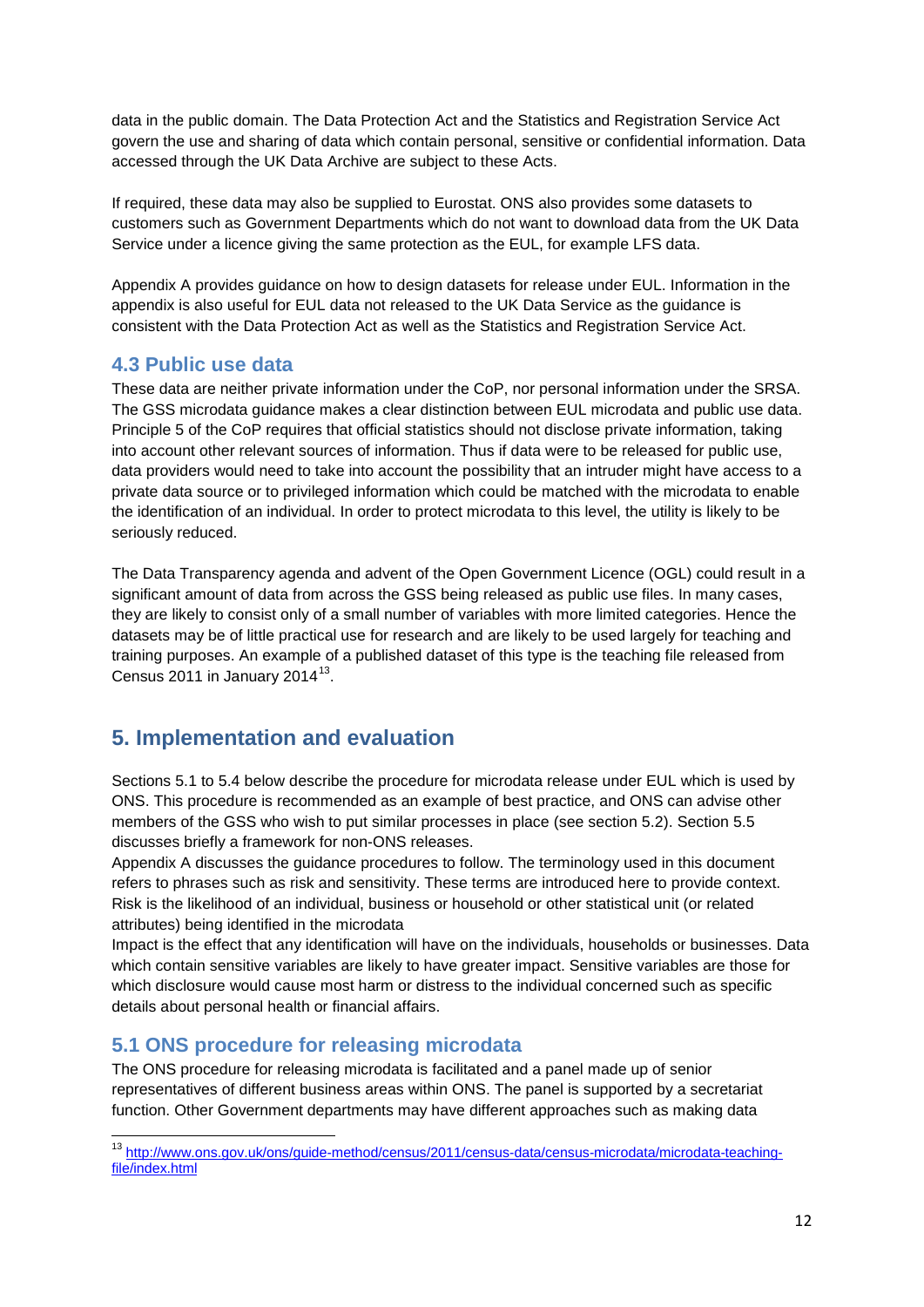available through the UK data Archive or enabling researchers to explore the data through a tabulating program. A data provider wishing to release microdata outside of ONS submits an application to the panel describing the data, the purpose for which it is being released and any related data security and confidentiality procedures, including a Data Access Agreement (DAA). There are a range of templates for DAAs to cover different circumstances.

Applications to release datasets which are not personal information, such as EUL microdata, must include a risk assessment from experts in Statistical Disclosure Control. Following a satisfactory assessment the secretariat is authorised by the panel to approve release of the data. However applications to release datasets which are personal information must be submitted to the full Panel for approval.

## <span id="page-12-0"></span>**5.2 Service provided by the SDC centre**

When an ONS business area or data provider wishes to release data which are not personal information, a risk assessment must be obtained from the Statistical Disclosure Control experts. To help in making this assessment, the data provider is asked to complete a checklist (see Appendix E). This allows the presence of key variables to be specified, together with information about any way in which they are protected, e.g. by banding. The risk assessment, which may include advice on further protection needed, is attached to the application.

Within ONS, Statistical Disclosure Control experts can provide advice to the data provider on how to ensure that the data are not personal information. However it is the responsibility of the data provider to ensure that, when microdata are made available to the UK Data Service under the EUL, SDC advice has been fully implemented. It is also the data provider's responsibility to ensure that the data released correspond to the data specification provided in the initial application, which is the definitive record of the data provided to the customer. The specification on this application may be used for subsequent releases of the dataset and must therefore be accurate. If additional variables or additional details are required for a future release of the data the Statistical Disclosure Control branch will need to be informed.

GSS members wishing to obtain assistance from ONS should contact SDC.queries@ons.gov.uk. Depending on the amount of work involved, it may be necessary to discuss charging for it under the ONS Methodology Advisory Service arrangements.

## <span id="page-12-1"></span>**5.3 Documentation**

Where disclosure control has been applied to microdata, corresponding documentation should be supplied to the UK Data Service or other user, so that researchers will be aware of the methods used and any subsequent impact on their analyses.

## <span id="page-12-2"></span>**5.4 Reviewing and developing the process in ONS**

Methods of risk assessment are continually being reviewed and developed by the SDC branch. There is ongoing work to monitor what data are publicly available, and this will inform the intruder scenarios which need to be considered when carrying out disclosure risk assessments. This guidance may therefore be subject to future amendments.

**Mixture of pre and post tabular processes** Particular methods of applying statistical disclosure control are applicable to both tables and microdata. As highlighted in the guidance for tabular outputs from administrative data a number of Government Departments and other data suppliers allow public access to an interactive tabulation tool which can be used to generate user defined tables. It is likely that this form of dissemination will become more popular in the future allowing specific detailed tables to be extracted. Techniques have to be applied to the underlying microdata to ensure that these tables are not disclosive. Generally the microdata are protected to some degree before the tables are generated. See Appendix A3.2.7 for more detail.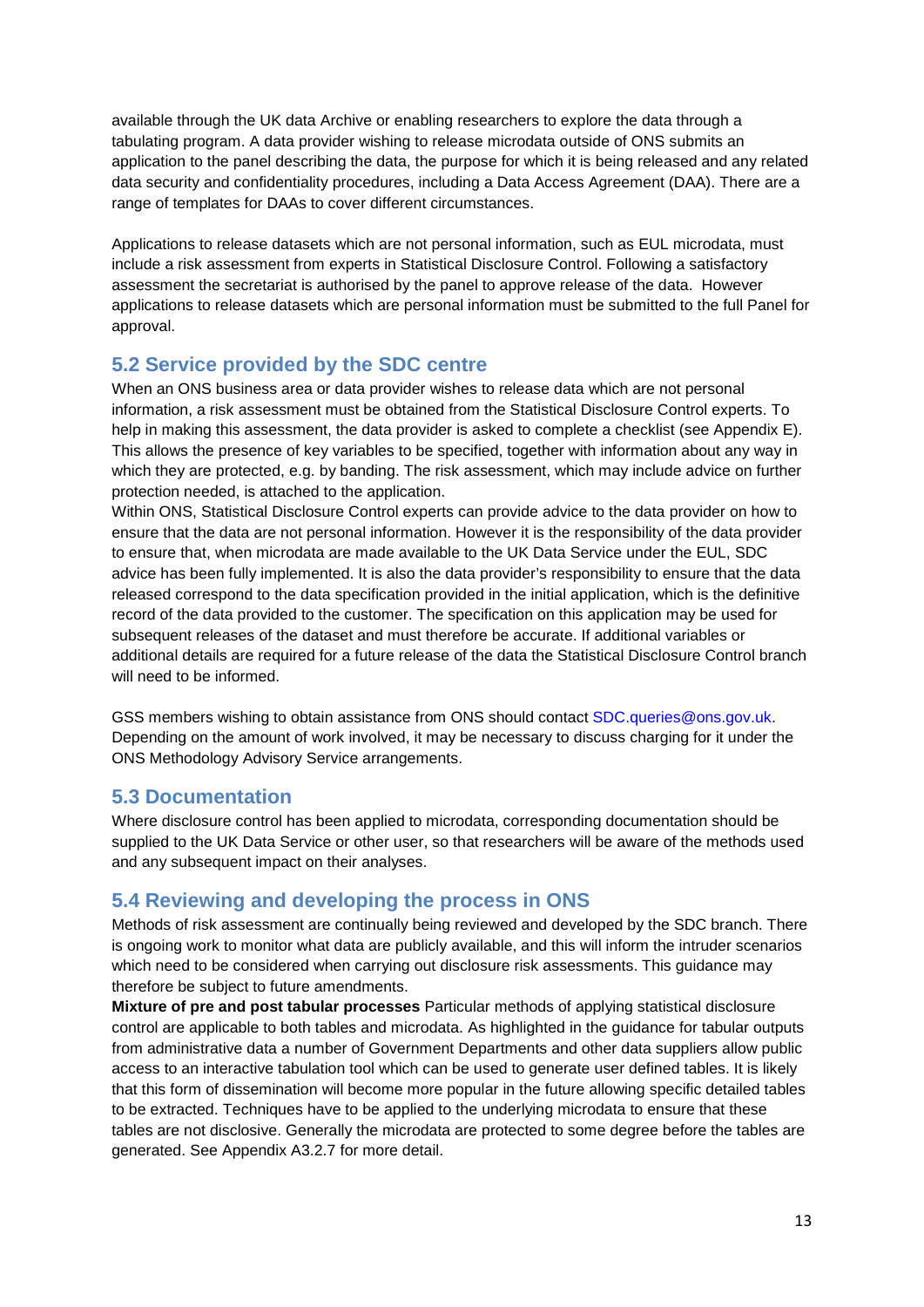# <span id="page-13-0"></span>**5.5 GSS Procedure for releasing microdata**

In practical terms there is little difference between procedures for publishing ONS microdata and non-ONS microdata. The same risk assessments should be carried out as described in Appendix 1 and the ultimate aim is to publish data of high utility and low risk.

One difference as discussed in Section 3.2 is that the SRSA is not applicable to non-ONS outputs so departments ought to find out which legislation is relevant to them. The CoP will apply in most cases with similar requirements for the protection of private information as the SRSA has for personal information.

For both ONS and non-ONS outputs the DPA gives guidance in terms of sensitive variables but lists no penalties for releasing confidential data. Differences in the Acts may lead to a (contested) assumption that the microdata release position is less restrictive for GSS (but non-ONS) data as there are clearly defined penalties under the SRSA. However from a practical point of view there will probably be little difference in the level of detail in the outputs as the public may be reluctant to respond to surveys if they suspect that the microdata are not assessed rigorously prior to release.

## <span id="page-13-1"></span>**5.6 Intruder Testing**

Prior to releasing the microdata a test to see what an intruder could find out from the data can be carried out as recommended by the ICO Anonymisation Code of Practice. This involves simulating intruder conditions (i.e. giving access to the data and relevant internet sources) to a number of volunteers, ideally with some knowledge of the data. If they can identify correctly individuals or households (and previously unknown attributes) in the data in a pre-defined time then further protection is required. The intruders are required to sign a confidentiality declaration. This is a relatively new approach which can be applied to both census and survey microdata. Guidelines for intruder testing are being developed and will be made available when completed. For survey data one option is to give the 'intruders' a list of people who have taken part in the survey and see if they can be identified.

# <span id="page-13-2"></span>**6. Responsibilities**

The Responsible Statistician is responsible for confidentiality protection of released data, ensuring that the standard disclosure control methods are applied, and that any other special circumstances are taken into account. This role will always and only be taken by the National Statistician, the Chief Statistician in a devolved administration or a GSS/GSR Head of Profession. Day to day management of disclosure control for data release may be delegated to output managers, data managers or others responsible for the confidentiality guarantee pertaining to the social survey, whether the data are released by GSS or by others using data from this source.

Within ONS, the National Statistician has delegated responsibility for the release of microdata from social surveys to the MRP. This panel takes advice from various relevant areas within ONS, including the SDC team, the business areas, and security and legal units.

<span id="page-13-3"></span>The ONS SDC Methodology branch is able to help and offer advice to users and data providers where necessary. Their contact email is SDC queries@ons.gsi.gov.uk.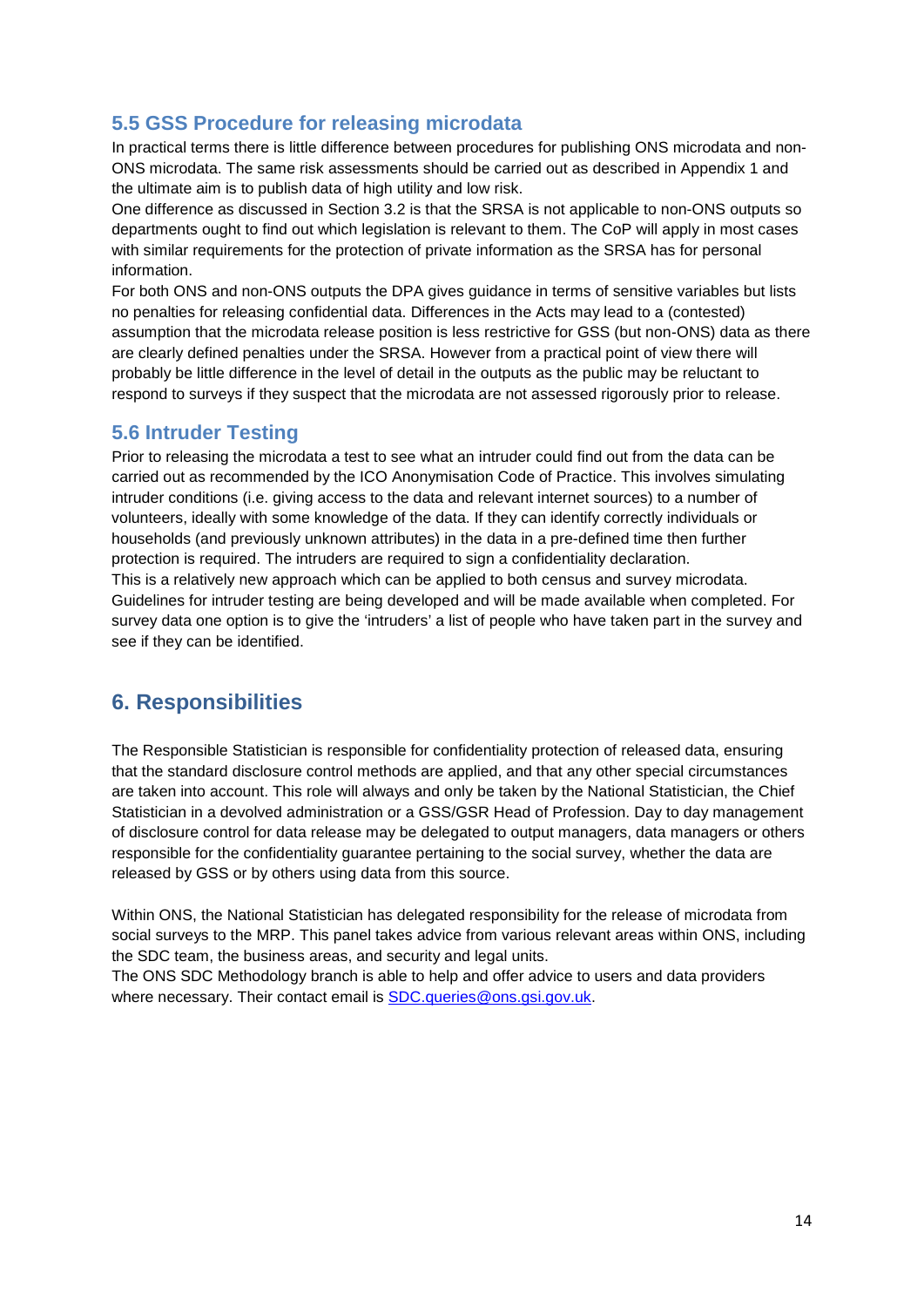# **Appendix A: General guidance for producing social survey microdata which are neither private nor personal information**

## <span id="page-14-0"></span>**A1. Introduction and definitions**

This Appendix provides general guidance for ensuring that microdata derived from social surveys are neither private information as defined by the CoP nor personal information as defined by the SRSA for ONS data releases. The DPA is to be followed for all Government releases taking particular care of the sensitive personal variables.

This appendix starts by defining some terms used, then discusses ways to assess the disclosure risk of data and makes recommendations on disclosure control methods.

Examples are based on ONS social surveys. ONS uses this guidance for producing microdata to be released by the UK Data Service under the EUL.

The procedure which ONS uses to regulate release of microdata under the EUL, or an equivalent licence, is described in section 5.1. This is recommended as an example of good practice.

#### **A1.1 Definitions**

**Anonymisation** Anonymised data are suitable for publication. This requires more than the removal of the direct identifiers from the data as identification may be possible by considering the key variables. Anonymisation is sometimes defined as only the removal of the direct identifiers so it is important to be certain what is meant by this word in any given instance.

**Direct identifier** A variable which directly identities an individual or statistical unit. Examples are name, address, National Insurance number, NHS number.

**Disclosure risk** The probability of an intruder making a correct identification.

**End user licence (EUL)** The procedure for publishing non personal government and public sector record level data with considerable restrictions on sharing and use. EUL data are generally more detailed then Open Government Licence data

**Identification** Determining with a high degree of certainty that a record relates to a specific individual by using one or more variables. New information is then learnt from the remaining variables.

**Imputation** Replacing missing or incorrect values in the data with plausible values.

**Indirect identifier** Variables which allow the identity of an individual or household in the microdata to be inferred with a high degree of probability. These are usually Key variables.

**Intruder** Someone who deliberately or inadvertently determines confidential information about a respondent, or attempts to do so. Equivalent to an attacker.

**Intruder testing** People with knowledge of the relevant data attempt to identify individuals or other units under test conditions. This will give an empirical measure of the disclosure risk of the data.

**Identification Key** A combination of key variables

**Key variables** Variables which, when taken on their own or in combination, may assist an intruder and allow a respondent to be identified. These are generally indirect identifiers. Examples are age, occupation, household composition.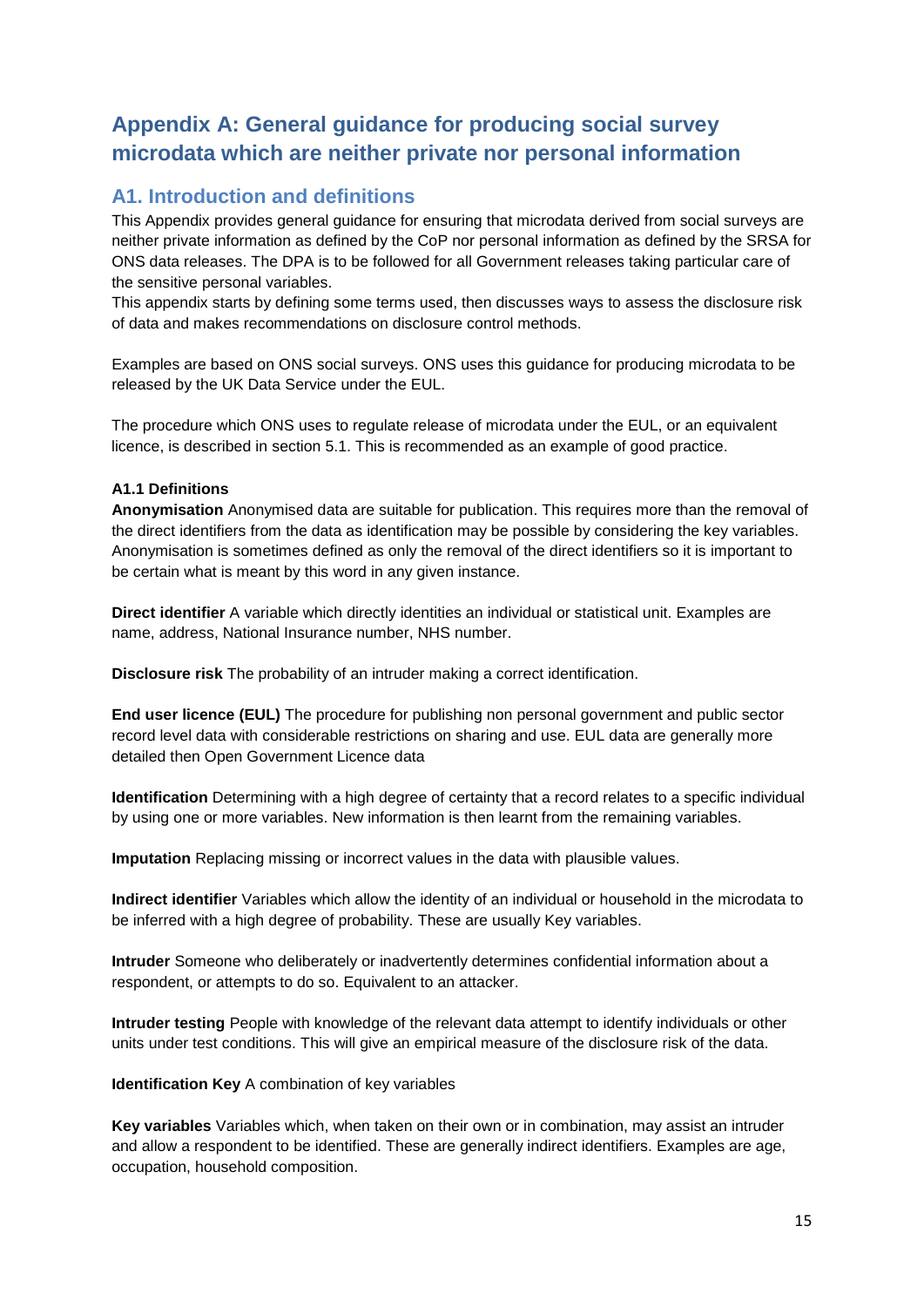**Open government licence (OGL)** The procedure for publishing non personal government and public sector record level data with no restrictions on sharing and use.OGL data are generally less detailed than End User Licence data.

**Perturbation** Changing the value of a data item either by changing the category to which it belongs or adding/subtracting a random number to the value.

**Risk** The likelihood of identification of a statistical unit in the data by an intruder

**Population unique** A record for which the identification key is unique within the underlying population.

**Post Randomisation** Misclassify some of the categorical variables in the data using fixed misclassification probabilities, then release the partly misclassified data together with the probabilities.

**Pseudonymisation** Replacement of values within identifying variables in the data with artificiallygenerated values

**Sample unique** A record for which the identification key is unique within a dataset.

**Scenario** A situation which allows an intruder to gain confidential information such as using public datasets or spontaneous recognition

**Sensitivity** Used to define variables in the microdata. Variables of greatest sensitivity are those which if released would cause the maximum distress to the individuals concerned. Variables relating to individual health could be considered to be of high sensitivity. Other potentially sensitive variables are noted in Appendix A2.

**Suppression** Protecting a data item by replacing the value with a symbol.

#### <span id="page-15-0"></span>**A2. Risk assessment**

The risk assessment of microdata needs to take account of several factors, including possible intruder scenarios, key variables, size of sample and the presence of large households.

#### **A2.1 Scenarios**

When assessing the disclosure risk of microdata, it is necessary to first consider the intruder scenarios. These are assumptions about what an intruder might know about respondents and what information will be available to match against the microdata and potentially make an identification. The consideration of scenarios indicates some of the variables which are most likely to be used by an intruder. Certain scenarios are likely to be more common for specific datasets.

The definitions of scenarios and the corresponding key variables were developed by Angela Dale and Mark Elliot. (Elliot and Dale, 1998; Elliot and Dale, 1999) and expanded in later papers (Elliot, Mackey and Purdam; 2011). Two of the scenarios which they defined were the commercial database crossmatch and spontaneous recognition. For EUL microdata, these are the main scenarios which need to be considered and they are described further below. Other scenarios may also need to be considered, either because of particular characteristics of the survey, or as we become aware of more publicly available data.

#### *A 2.1.1 Scenario 1 – use of published datasets*

An intruder (who has access to the EUL dataset) in possession of published datasets can use key variables to match these against the microdata. This may enable them to identify an individual. Examples of such published information are: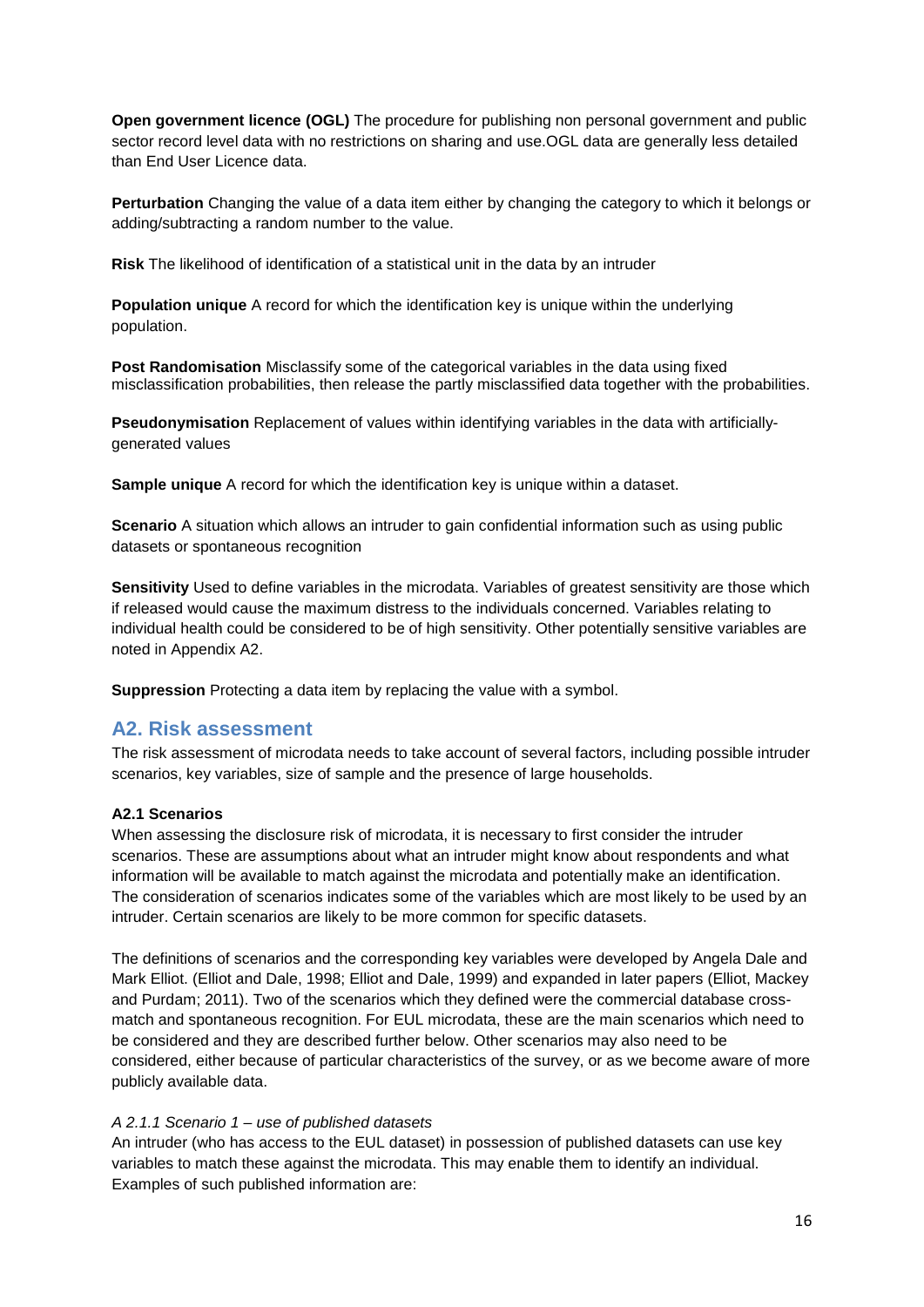- The Electoral Register.
- Vital registration live births, deaths, marriages, divorces
- Commercial datasets, such as consumer profile databases, which may be purchased at a reasonable cost by any member of the public.

The Confidentiality and Privacy Research Issues Group (CAPRI), at the University of Manchester, undertook a Scoping Study for a Data Environment Analysis Service (DEAS) (Purdam and Elliot 2006). This found that a large number of databases are held by commercial data companies, which combine public records, such as the electoral register, with other sources, such as lifestyle surveys, to produce large datasets which are then made available commercially to the public. As the number of such datasets increases, potential intruders will be able to make use of multiple datasets and thus enhance the level of information derived from them.

#### Example of a published dataset

Consumer and market analysis firms such as CACI Ltd. produce a wide range out of outputs obtained from a wide range of survey and census. These are available to purchase often at geographies as low as postcode level. Examples of these datasets include consumer segmentation data and population and expenditure estimates.

One of these datasets produces modelled estimates of household income along with a range of other variables. This is a hierarchical dataset. For every household included in the dataset there is a record for each adult in the household, and each of these records contains variables which give details, such as age group and sex, of every child in the household. Thus records can be grouped into households. See A2.4 for further discussion of hierarchical microdata.

Records in this dataset include the following variables:

- Name
- **Address**
- Postcode
- Age
- **Sex**
- Ethnicity potentially highly sensitive. Individuals belonging to an ethnic group in a particular area may feel more vulnerable if they can be highlighted in the data
- Number of cars
- Number of children, given in 5 year age-groups (e.g. 1 child aged 0-4, 2 children aged 5-9)
- Size of household
- **Tenure**
- House type
- Number of rooms
- Occupation (high-level) Maybe sensitive depending on the coding. A prison officer or police officer in parts of the country may not want that information to be known to the wider public.
- Income (banded) possibly sensitive even if banded
- Qualifications possibly sensitive. An individual might not want knowledge of their educational background in the public domain

Thus Scenario 1 assumes that an intruder could attempt to link published information with EUL microdata using an identification key comprising demographic variables. They would then have the direct identifiers, name and address, linked with all the other information in the EUL dataset. There is no guarantee of these correct matches although some records would be correctly matched. The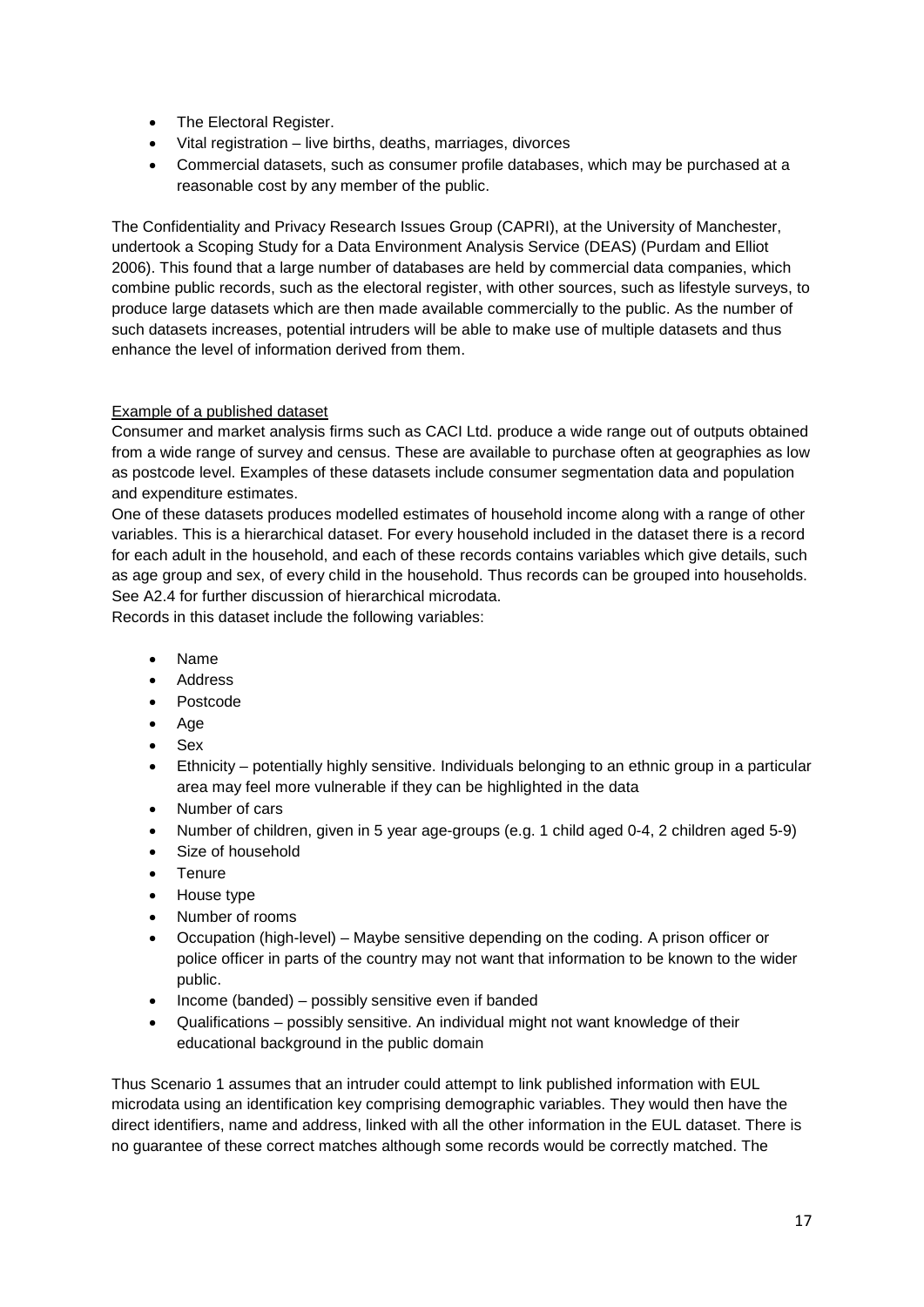perception of a match being correct is also of importance. For variables defined as sensitive this could lead to personal details being linked to a name and address thus maximising the distress caused.

#### *A2.1.2 Scenario 2 – spontaneous recognition*

An intruder may spontaneously recognise an individual in the microdata by means of published information. This can occur for instance when a respondent has unusual characteristics and is either an acquaintance or a well-known public figure such as a politician, an entertainer or a very successful business person. An example is the "Rich List" which publishes annual salaries of high-earning individuals.

The key variables for this scenario include:

- Name
- Age
- Sex
- Marital status
- $Income in the case of high carriers$
- Occupation job title, which may be equivalent to 4-digit occupation and industry codings

Other variables may be considered visible for some respondents, e.g. ethnic group, religion, accommodation type etc.

All scenarios (and especially A2.1.2) can have increased likelihood and risk if the intruder has response knowledge, that is, that s/he has some (normally private) knowledge that a given individual is a respondent and is included somewhere within the data. For example somebody who is a neighbour of a government employee could inform them that they (the neighbour) have just completed one of their surveys. This scenario can actually make smaller samples more risky as the known sample member will be more distinct in the data, though the overall disclosure risk is nearly always greater for larger sample sizes as described in A2.3).

#### **A2.2 Key variables**

Taking into account these scenarios, and others if appropriate, we can identify which variables an intruder is likely to combine into an identification key. Such a key could be used to attempt to match the microdata with other published data to which the intruder has access, in order to identify one or more records as referring to particular individuals. The identification risk comes from individuals within the microdata that are both sample uniques and population uniques on the key variables since this increases the probability of a match and therefore re-identification. A sample unique could be presumed to be a population unique by an intruder and in some cases this would be a correct assumption. There are also methodologies in place which estimate the probability of a sample unique being a population unique. The disclosure risk comes from the other variables in the EUL dataset. Provided that the identification risk is reasonably small, the data may be considered not to be personal information; this takes account of the "disproportionate effort" rule (see section 4)

It follows that the variables which are most likely to need protection to prevent identification include demographic indicators, such as geography, household composition, ethnicity, occupation, sexual identity, etc. Salaries and household income are also key variables. Work in the USA (Winkler, 1999) showed that the level of matching between datasets is improved when income data are used as part of a matching key, due to the availability of administrative tax records. Although tax data are not publicly available in the UK, some income-related data are in the public domain. Examples are the salaries of company directors and senior Civil Servants, along with very high salaries and bonuses, which are all published. It could be the case that some of this information at an aggregated level could be discovered through searching the relevant websites but to link a salary to a specific individual will require access to the microdata.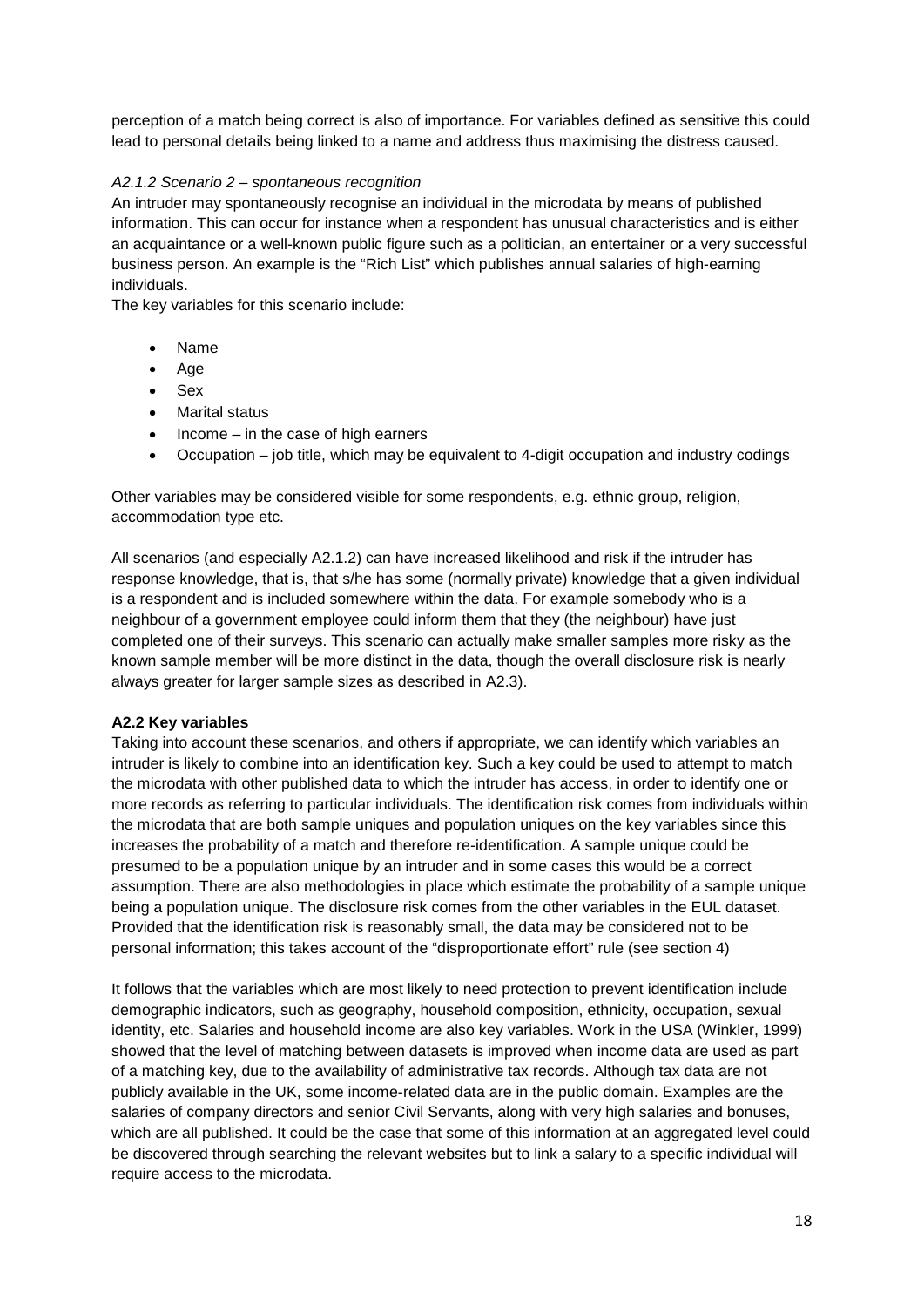#### **A2.3 Sample size**

Microdata based on a larger sample will have a greater absolute risk of identification than a smaller sample, since the number of re-identifications is likely to be greater. The larger the sample size in a set of microdata, the greater confidence an intruder can establish in a possible identification, in that the larger sample size reduces the likelihood of a similar individual existing outside the sample. Therefore microdata based on larger samples should be treated as more risky with the riskiest scenario being when a relatively large sample of a particular subgroup being taken. Microdata from these subsamples will be potentially more disclosive.

Suggestions of how to apply disclosure control to microdata from samples of different sizes are given below, see A3.2.1 and Table 1.

#### **A2.4 Household surveys**

Many social surveys are household-based, such as the Labour Force Survey (LFS). Microdata from these surveys are hierarchical, as they include a record for each individual in the household as well as variables which allow the individuals' records to be linked. This enables an intruder to enhance identification keys, for example by combining age, sex, marital status and the relationship of each individual in the household. Such keys increase the likelihood of households being identified. Thus the disclosure risk has to be assessed at the individual and household level. Suggestions for addressing this factor are given below in A3.2.4.

#### **A2.5 Large households**

The presence of large households increases disclosure risk. It has been demonstrated that households of size eight and above are intrinsically disclosive, independent of the size of the sample (Elliot, 2005). Work on the Sample of Anonymised Records from the 2001 Census (2001 SARs) noted that, for private households of size 6 and above in England, 88% were population uniques for age-sex structure for single year of age. (Bycroft et al, 2005.) Suggestions for dealing with large households are given below in A4.

#### **A2.6 Longitudinal data**

Some surveys use the same respondents for a number of successive periods. For instance four waves of respondents may be used, with each wave contributing to four successive surveys and being replaced in turn over the four periods. Examples of ONS surveys which use such methodology are the LFS where each wave takes part in four successive quarterly surveys, the Survey of Income and Living Conditions, where each wave takes part in four successive annual surveys (the Family Resources Survey is wave one), and the Wealth and Assets Survey (WAS) which is a biennial panel survey. Microdata from such surveys have increased disclosure risk, as successive datasets may be combined to assist in identifying a contributing household or individual. For some longitudinal surveys there will be a requirement for EUL microdata to permit users to link sample members across successive years. Suggestions for dealing with longitudinal datasets are given below in A3.2.6. This is a complex problem into which there is ongoing research. Any disclosure control techniques applied must enable valid conclusions to be made from the linked data.

## <span id="page-18-0"></span>**A3. Disclosure control**

Having considered the likely intruder scenarios and identified the risk factors, the process of preparing microdata which are not personal information can be divided into three steps:

- (1) Anonymise the data
- (2) Apply disclosure control to key variables
- (3) Deal with large households
- **A3.1 Anonymising the data**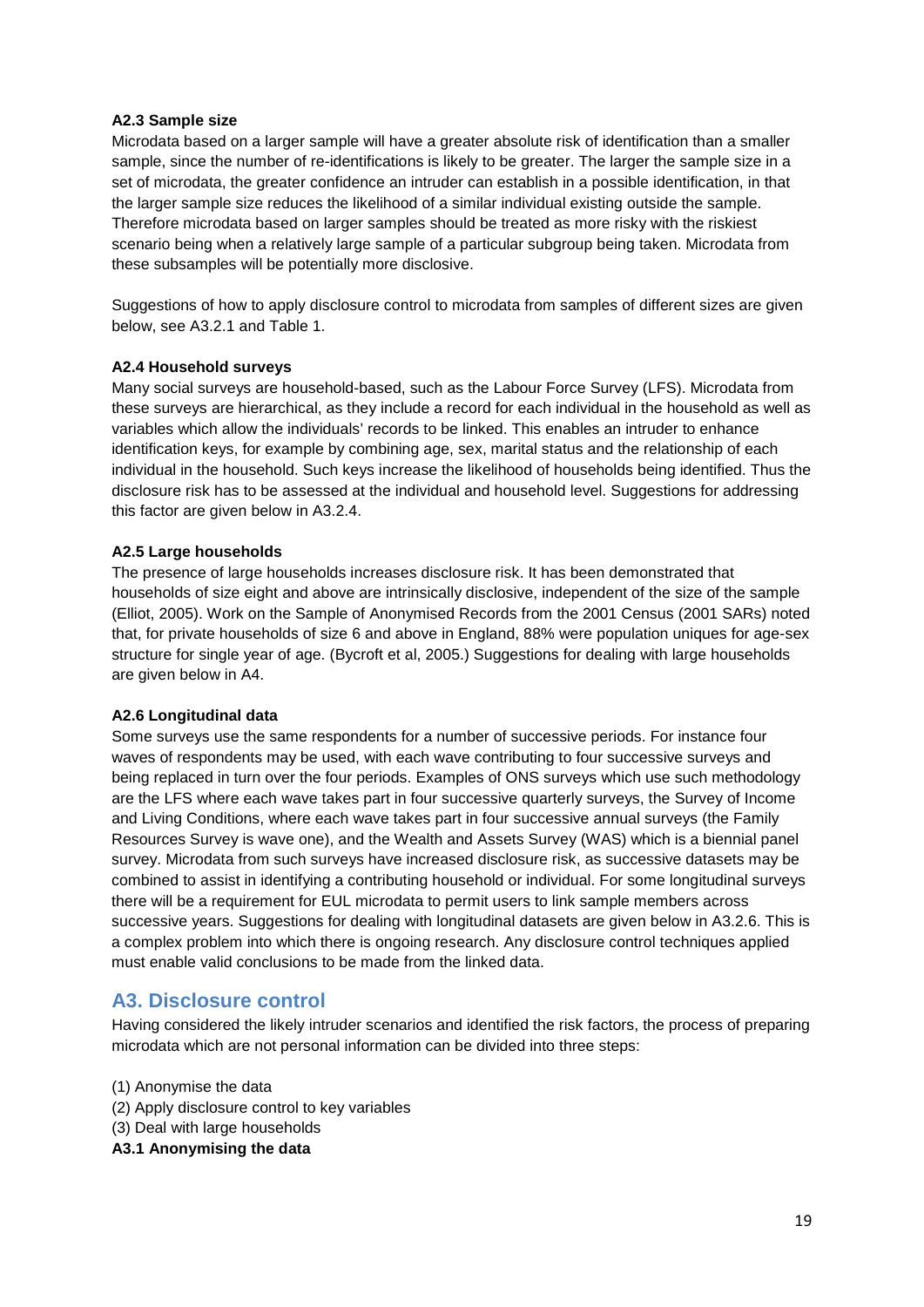This means removing all direct identifiers, including name, address, post-code, NI number and NHS number. If the data contain any other direct identifiers, such as Passport Number, then these must also be removed. In addition date of birth must be removed, and it is generally advised that all similar variables such as year of birth and month of birth should also be removed.

#### **Anonymising by removing direct identifiers is not necessarily sufficient protection. The data can still be personal information**. Unique and rare combinations of variables may still be present in the data thus enabling identification of individuals/households with these characteristics.

#### **A3.2 Applying disclosure control to key variables**

As discussed above, the data provider should consider the relevant intruder scenarios, what key variables are included in the data and the size of the sample. The following advice is based on experience gained from disclosure risk assessments which the Statistical Disclosure Control (SDC) team has carried out on the various sets of ONS social survey microdata, and in particular work carried out on the Sample of Anonymised Records from Census 2001 (Gross et al, 2005). Similar work is currently being carried out on microdata to be released from Census 2011. More recent work has focussed on releases from survey data for the Scottish Government and the Department of Energy and Climate Change. References will be added to this document in the near future. The advice may be updated for future microdata releases if the SDC team becomes aware of relevant published information which could be used by an intruder (see section 5.4 and A 2.1.1).

Table 1 is a list of some key variables with suggestions of ways they may be protected. These are suggestions and not rules, and the list is not exhaustive. The method of disclosure control chosen should be appropriate for the survey and the sample size. Users' requirements should always be borne in mind; if a variable is needed at a lower level than advised, then another variable should be protected at a higher level. For example, if exact rather than banded age is required, then salary and income variables could be banded more coarsely instead, or occupation and industry variables provided at a higher level. Where appropriate, reference is made to the scenarios described above as Sc1 and Sc2.

#### *A3.2.1 Size of sample*

The following is a rough guide on sample sizes:

**Small** - If the sample is less than 1% of the population or defined subpopulation, then most key variables may not need to be protected. However there will always be some, such as geography, which need treatment, see suggestions in A3.2.3.

**Medium** - If the sample size is between 1% and 3% of the population, then it is likely that several key variables will need to be protected. The ONS Longitudinal study is a 1% sample.

**Large** - If the sample size is greater than 3% of the population, then further protection may be necessary. However no social surveys, whether current or envisaged, belong to this category, so the guidance in this appendix only refers to small and medium sized surveys. A subset of the sample could contain a larger percentage of a sub-population. In these cases it may be necessary to remove some records or locally protect specific key variables.

#### *A3.2.2 A note on geography*

Geography variables are the primary candidates for protection, as removing low levels of geography introduces extra uncertainty into a possible identification. For most EUL microdata, the lowest level of geography is therefore Region (formerly referred to as GOR). One of the main reasons for setting up the SL (section 3.1), was to give researchers access to data with lower geographical details, such as local authority. Some variables, such as the urban/rural indicator, are based on postcode, so their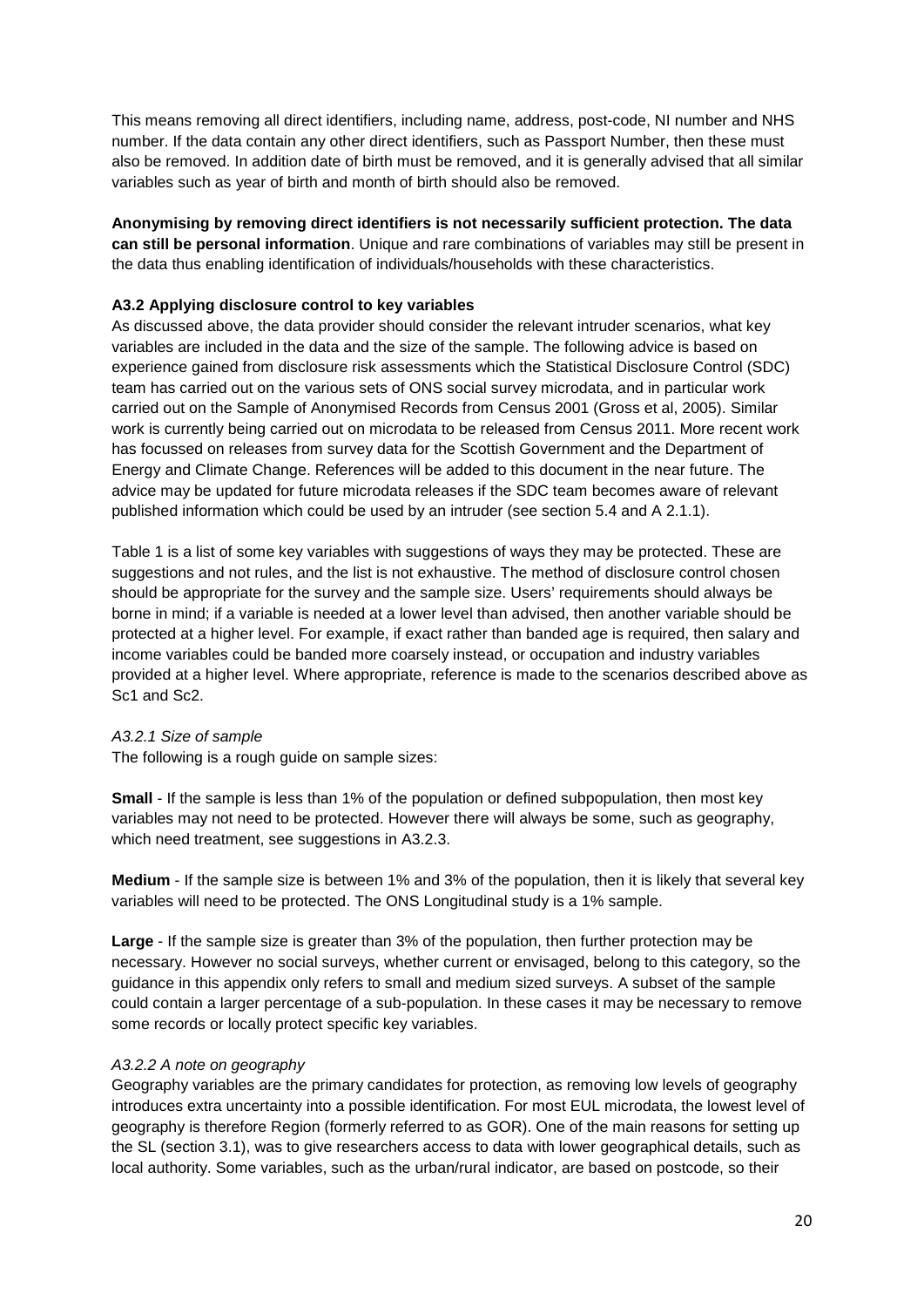inclusion (if unusual for that broader area) may reveal a lower level of geography. Care needs also to be taken with the inclusion of variables such as Council Tax and associated variables. Because local authorities publish their rates of council tax, this could reveal the local authority.

Geo-demographic segmentation classifications such as ACORN and MOSAIC, and the ONS Output Area Classification can aid identification where there are few areas of a particular category in a Region. Records with such a category should have both the category and the Region suppressed.

However there will be some surveys for which it is appropriate to include local authority or unitary authority, for example where the primary purpose of the survey is to look at local matters such as subnational data for Scotland or Wales. In such cases, care will need to be taken that the level of detail of other variables is correspondingly reduced. Recoding certain highly identifiable variables (age of individual, family/household structure) will enable data to be published at a more detailed level of geography. For example ages could be banded into 10-year age groups, salaries could be banded, and information on variables such as family structure, number of children, etc, could be reduced. It is also important that variables which are based on postcode, such as urban/rural indicator and deprivation factor, are not included in such EUL datasets. Note that, if variables such as deprivation factor are also essential for researchers, they can sometimes be represented by quintile or decile values. Each case needs to be considered on its own merit, but if LA/UA is included it is essential that no lower geography can be deduced from the data.

As stated in section 5.2, the SDC team in ONS Methodology can be consulted if help or advice is needed.

#### *A3.2.3 Examples of protecting key variables*

Table 1 is not exhaustive and is provided only as a guide; data providers are the experts on their data and will therefore be aware of variables which may pose a risk. Care should be taken that, when a variable is protected, all variables derived from it are similarly protected so that the original values cannot be discovered. The number of key variables in the dataset ought also to be considered when applying protection.

| Table 1 – examples of protecting key variables to make data non-disclosive                                   |                                                     |                                                                                                                                                                                                                                                                                                 |  |  |
|--------------------------------------------------------------------------------------------------------------|-----------------------------------------------------|-------------------------------------------------------------------------------------------------------------------------------------------------------------------------------------------------------------------------------------------------------------------------------------------------|--|--|
| Key variable                                                                                                 | Reason for protection                               | Suggested treatment                                                                                                                                                                                                                                                                             |  |  |
| <b>Geography</b> – respondent's residence,<br>place of work etc                                              | See A3.2.2 and Sc1                                  | Lowest geographical level will<br>generally be Region, (Wales<br>or Scotland as a country).<br>If sub national data are<br>required (for example for<br>Wales or Scotland) it may be<br>necessary to reduce the level<br>of detail in some of the other<br>variables as discussed in<br>A3.2.2. |  |  |
| Age - respondent's age, age left full-<br>time education, age of oldest child in<br>household under 16, etc. | Key variable in Sc1 and Sc2                         | Small samples: single year of<br>age may be provided.<br>Medium size samples: ages<br>should be banded, into say 5<br>year groups.<br>(see A3.2.1)                                                                                                                                              |  |  |
| <b>Size of household</b>                                                                                     | Key variable in Sc1                                 | See A4, below.                                                                                                                                                                                                                                                                                  |  |  |
| <b>Country of birth/nationality</b>                                                                          | There are more than 250<br>possible values of these | Consider whether this level of<br>detail is needed. It may be                                                                                                                                                                                                                                   |  |  |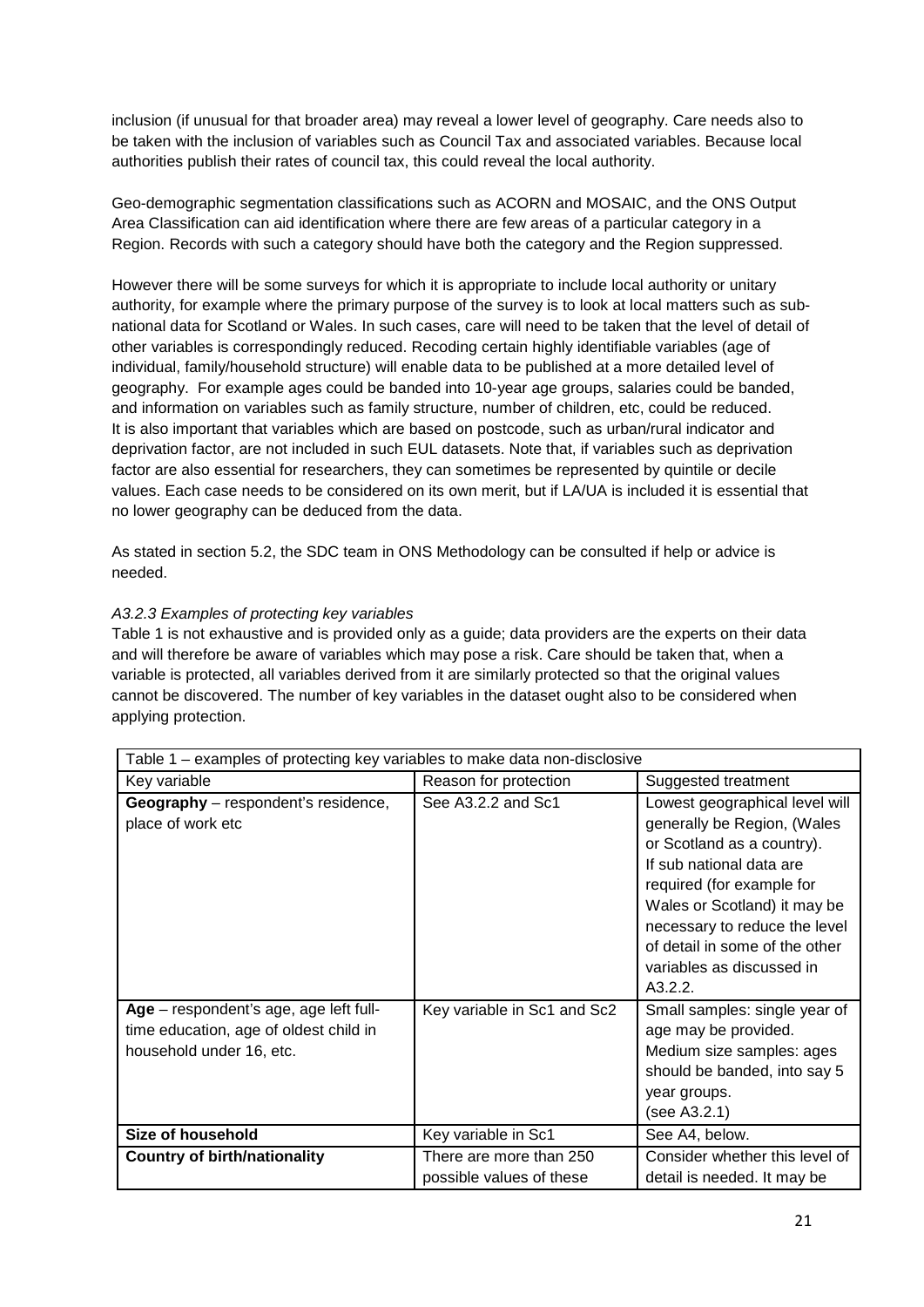|                                        | variables.                       | acceptable to band these       |
|----------------------------------------|----------------------------------|--------------------------------|
|                                        |                                  | variables, e.g. UK, EU, other. |
| <b>Occupation/industry</b> – main job, | Key variable in Sc1 and Sc2.     | Consider whether 4-digit level |
| secondary job, previous job, etc.      | Coding frames for these are      | needs to be included.          |
|                                        | generally to 3 digits or 4       | Recommendation is that if      |
|                                        | digits. The 4-digit level can be | industry is given to 4 digits, |
|                                        | very disclosive in some          | occupation should only be      |
|                                        | $circumstances14$ .              | given to 3 digits, etc.        |
| Salary - gross & net, annual, weekly,  | Company directors' salaries      | Very high salaries and         |
| hourly etc.                            | are in public domain. Very       | bonuses should be protected    |
| Bonuses etc.                           | high salaries and bonuses        | by top-coding at an            |
|                                        | are often published.             | appropriate level. Weekly and  |
|                                        |                                  | hourly rates will need to be   |
|                                        |                                  | correspondingly top-coded.     |
|                                        |                                  | See A3.2.4                     |
| Income - household income, gross &     | Key variable in Sc1.             | These should normally be       |
| net, etc                               |                                  | rounded to nearest £1,000.     |
|                                        |                                  | Very high values should be     |
|                                        |                                  | top-coded at an appropriate    |
|                                        |                                  | level, similarly to salaries.  |
|                                        |                                  | See A3.2.4                     |
| <b>Other financial variables</b>       | These should all be              | Large winnings should be       |
|                                        | considered. Examples are         | top-coded at £500,000          |
|                                        | large winnings on Football       | (based on 2008 values). For    |
|                                        | Pools, National Lottery etc.     | variables based on Council     |
|                                        | which may be published.          | Tax, see A3.2.4                |
|                                        | Council Tax rates are            |                                |
|                                        | discoverable, so may help        |                                |
|                                        | reveal a lower geography in      |                                |
|                                        | combination with Region or       |                                |
|                                        | other geography variable.        |                                |

#### *A3.2.4 Financial variables*

As shown in Table 1, financial variables such as income, salary and Council Tax need extra protection.

#### Incomes and salaries

.<br>-

High incomes and salaries may be top-coded, for example at 10\*average-salary in the sample, with related variables being treated similarly. An alternative method has been developed by the ONS business area responsible for the Living Costs and Food Survey (LCFS)

(1) Variables are grouped, e.g. all those relating to salary, all those relating to income tax payments, etc.

- (2) Within each group a key variable is identified, e.g. income tax by PAYE.
- (3) The cut-off for the top 4% values of this key variable is found.

(4) This cut-off value is then used to top-code all the other variables in the same group.

The LCFS method has the advantage of affecting a relatively small number of records. It is implemented as part of the programming which processes the Blaise data.

<span id="page-21-0"></span> $14$  If both occupation and industry are given to 4 digits, then the combination may be disclosive, e.g. company director of a particular manufacturer in that region. When SIC codes are revised, then if data have been published with low-level SIC codes, they should not be re-published with the new codes.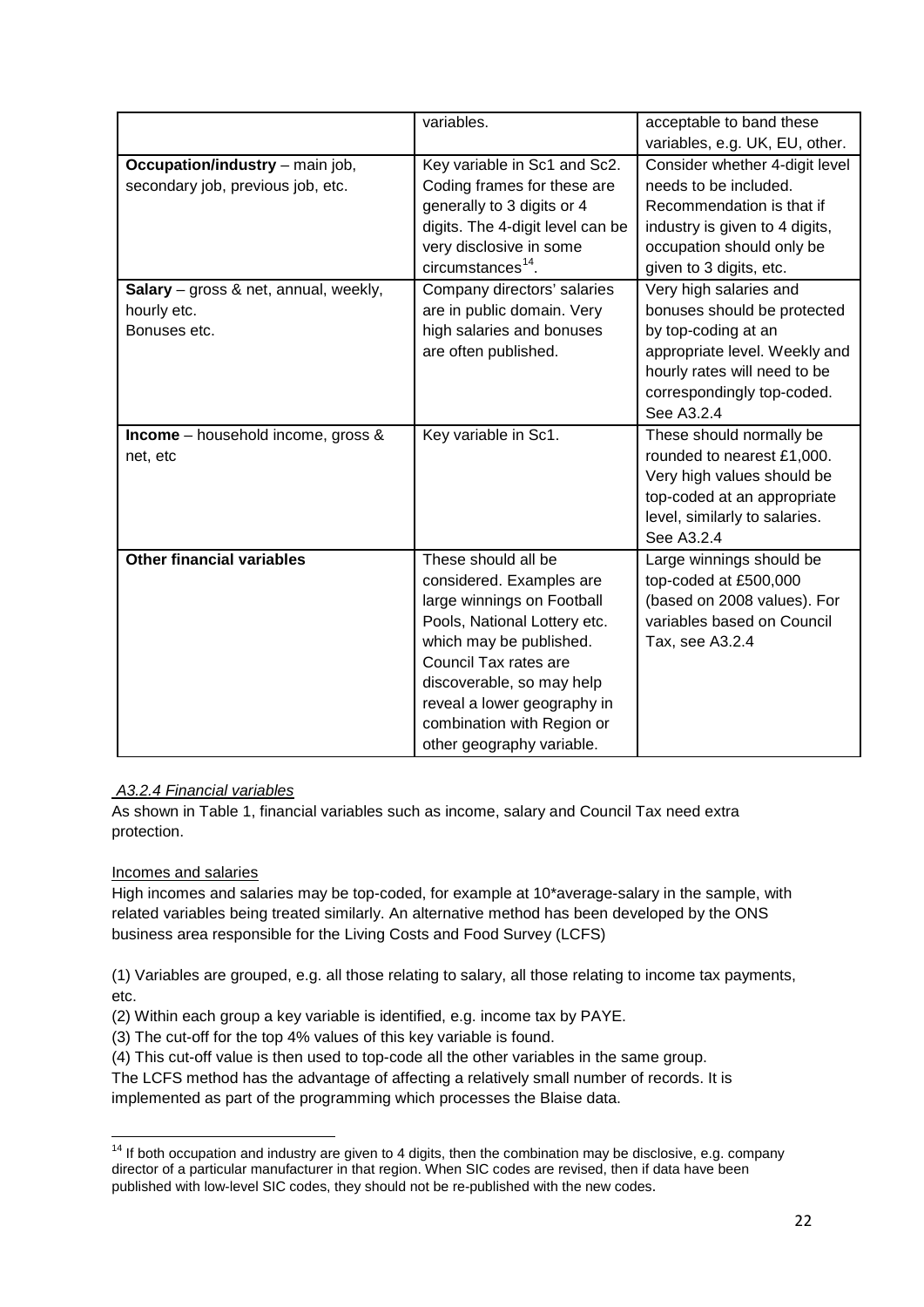#### Council Tax

Some social surveys include Council Tax band for the respondent and also amount of Council Tax paid. There are also several variables based on the Council Tax payments.

Each local authority publishes their rates of Council Tax. Therefore the band plus the amount paid can lead to disclosure of a respondent's local authority (LA). It is strongly recommended that EUL microdata should not include any geographical data below Region level (see 3.2.2). Therefore if both band and amount paid are included in the data, then there needs to be disclosure control of these.

There are different ways in which Council Tax payments and variables derived from them may be protected. The following method was developed by the LCFS team:

(1) In each Region, LAs are grouped according to the level of Council Tax for Band A properties

(2) For each group the average Council Tax rates are calculated.

(3) These averages replace the original value in the data.

This method means that the Council Tax variables are close to the original values, but uncertainty as to the Local Authority is introduced.

#### *A3.2.5 Other key variables*

As stated above, Table 1 is not exhaustive. Other variables such as tenure, ethnicity, number of children in household, marital status, qualifications, etc. are included in one or both of the scenarios discussed in A2.1. These need to be considered in the context of the survey and the likely requirements of users. They may be candidates for protection when dealing with large households, see A4.

Section 2 of the Data Protection Act<sup>[15](#page-22-0)</sup> defines a number of variables as being 'sensitive personal data'. This is personal consisting of information as to

- The racial or ethnic origin of the data subject
- His political opinions
- His religious beliefs or other beliefs of a similar nature
- Whether he is a member of a trade union
- His physical or mental health or condition
- His sexual life
- The commission or alleged commission by him of any offence
- Any proceedings for any offence committed or alleged to have been committed by him, the disposal of such proceedings or the sentence of any court in such proceedings

If these are to be published, consideration must be give to any harm or distress that may be caused. In addition a variable such as Case number could allow linkage with another dataset and any free text should be looked at carefully to see what it reveals.

#### Marital status

<u>.</u>

Civil partnerships have introduced possible new values to the marital status variables. Civil Partnerships are discoverable data, and are therefore considered to be in the public domain.

As an example, inspection of a particular social survey dataset found that there were 2 respondents who stated that they were separated from their partner in a Civil Partnership, and 2 who had been in a Civil Partnership which had been legally dissolved. These small numbers made the microdata potentially disclosive. SDC agreed that such values should be grouped together, to give a new value for the marital status variable of "civil partner or former civil partner". This solution is recommended for all social surveys with variables including or derived from marital status.

<span id="page-22-0"></span><sup>&</sup>lt;sup>15</sup> <http://www.legislation.gov.uk/ukpga/1998/29/section/2>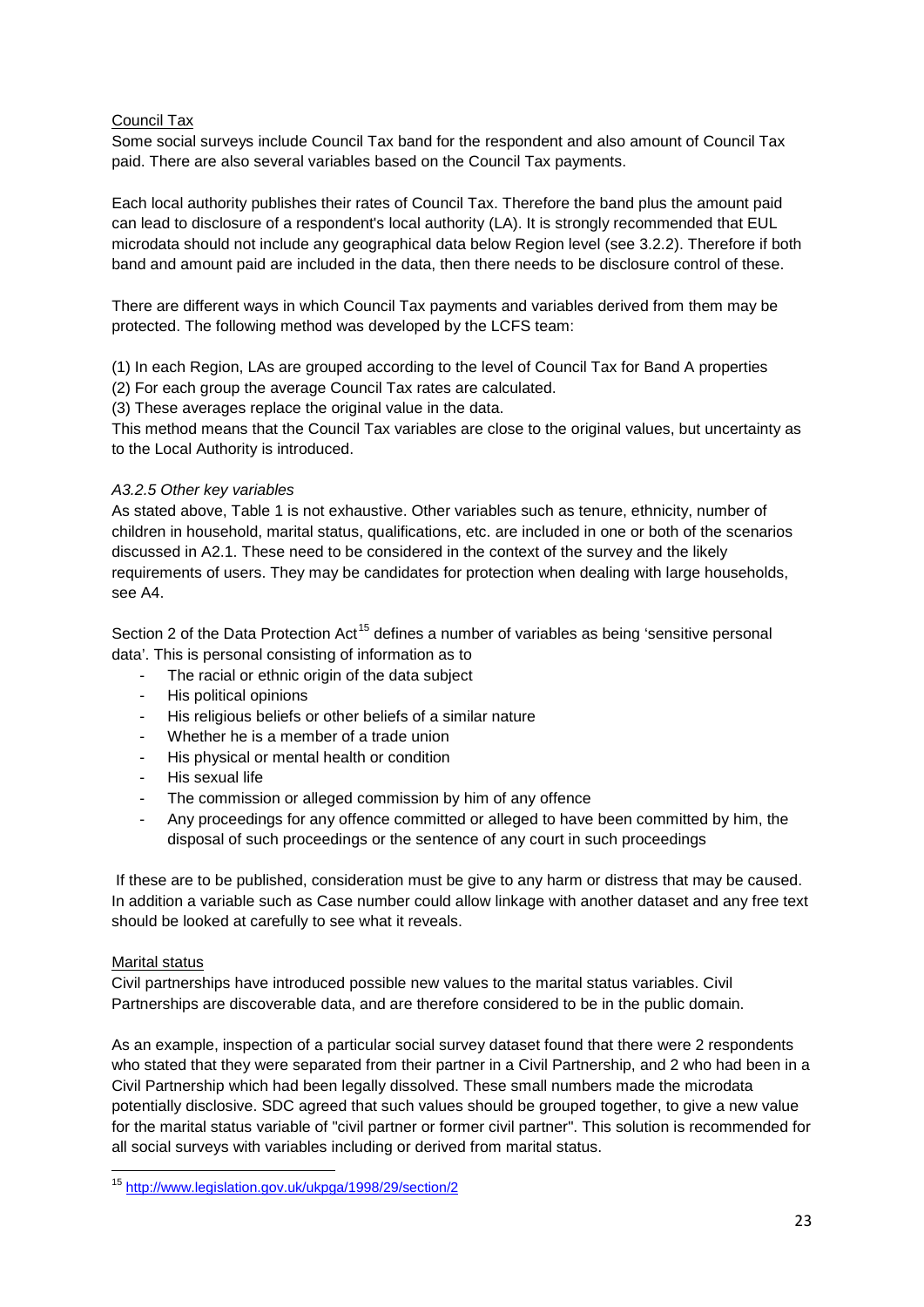It is likely that, as the number of people in Civil Partnerships increases, the number of people in former Civil Partnerships will also increase. This could mean that the risk of disclosure falls to an acceptable level. Thus each set of microdata should be considered on its own merits. A useful guide is that there should be at least 3 respondents in a Region for whom the variable has the same value.

#### Sexual identity

In some cases this could be regarded as the most sensitive of variables. Many people would not want this information to be public knowledge. It needs to be addressed as this question is being introduced into some ONS surveys. The possible values of this variable are: heterosexual, homosexual, bisexual, other, and "prefer not to say". The disclosure risk here is that the numbers responding 'bisexual' and 'other' will be very small.

In theory this would not be a problem unless data on sexual identity has been published, and could be taken together with EUL microdata to assist identification of an individual. This is unlikely to happen. But it is also necessary to consider the risk of self-identification. For example a researcher, knowing that their household was a respondent to the survey, might recognise themselves from the data, and thus discover the sexual identity of another member of their own household. SDC does not normally advise protection against self-identification, as it would make it very difficult to release EUL datasets at all. In this case, however, the sensitivity of the variable makes it advisable to address this risk. SDC therefore recommends the following:

• For EUL microdata, the sexual identity variable should not be included.

• For SL datasets, i.e. datasets provided to Approved Researchers, GSS standards have previously recommended that bisexual should be recoded as part of 'other'. However responses to the sexual identity question in the IHS (Integrated Household Survey) have shown the number of bisexual responses to be of the same order as homosexual responses. Additionally this group has expressed a wish for full recognition in data analyses. Accordingly it is now acceptable for bisexual to be included as a separate category in SL datasets.

Variables that reveal the sexual identity of respondents who are homosexual but are not in a civil partnership need protection. In the LFS, the livtog and livwth variables along with gender disclose same-sex couples who are not in civil partnerships, and so should not be included in EUL datasets.

#### Case number

The case numbers in social survey microdata can reveal information about the geography of a household. Data providers should consider whether case numbers need to be included in EUL datasets. It is recommended that case numbers should be pseudonymised.

#### Free text

Free Text can be described as personal details and opinions which can be included in the responses to non specific questions in a survey. Free text variables should never be included in EUL microdata and release would only be possible to Approved Researchers.

#### *A3.2.6 Longitudinal surveys*

Longitudinal surveys, or surveys with a longitudinal element, such as the LFS and the Wealth and Assets Survey (WAS), pose a further risk, as linking successive waves or years can disclose more information about respondents than a snapshot survey, see A2.6. Microdata from such surveys may need to be subjected to further restrictions so that successive datasets cannot be linked, as this would increase disclosure risk to an unacceptable level. Possible methods are to have a higher level of banding on demographic variables such as marital status and number of children. For WAS the geography variable is removed from the EUL data set to ensure the variables of most interest (those related to wealth) is retained in the data in detail.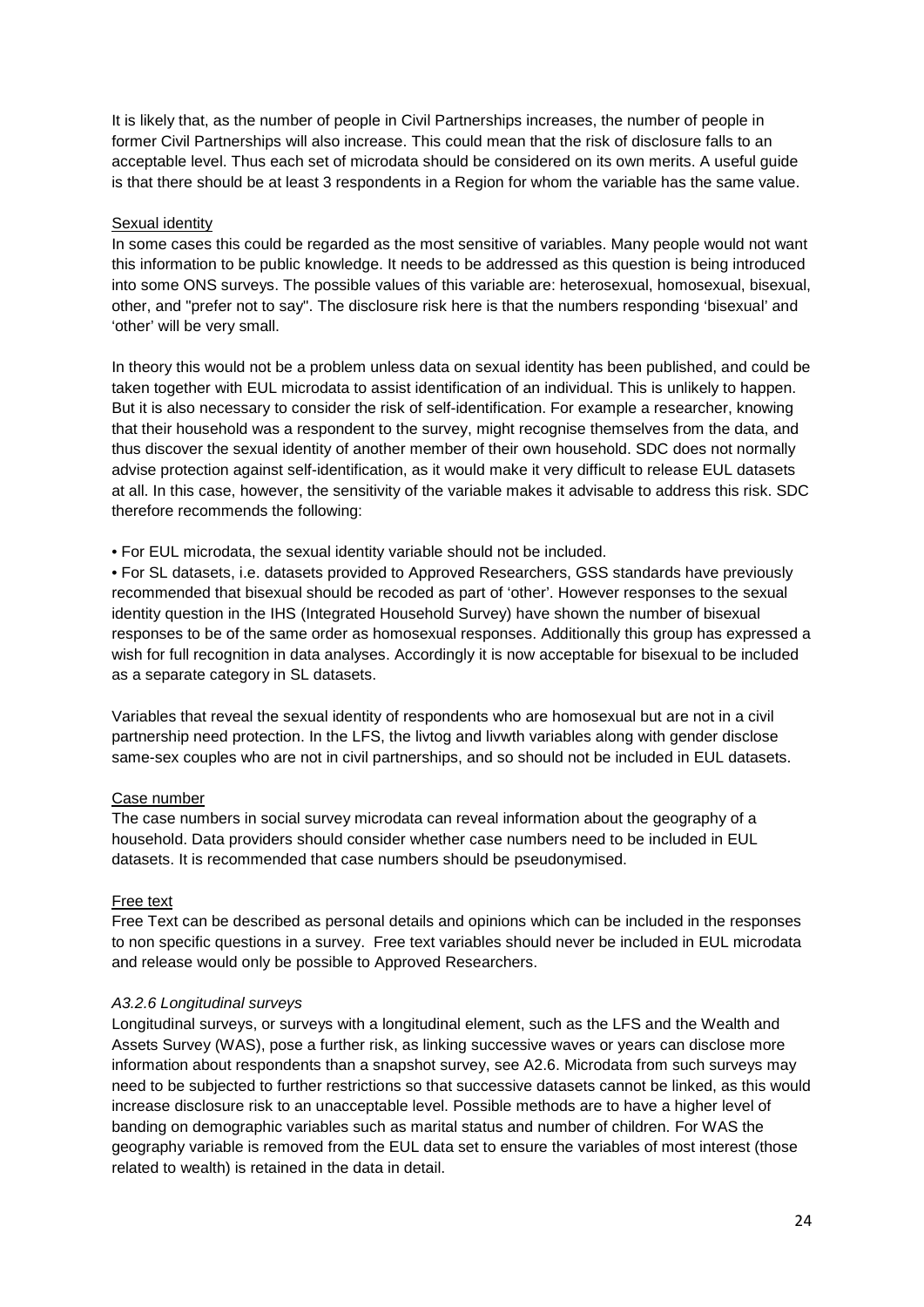If there is a requirement to allow EUL microdata to reflect the longitudinal nature of a survey, by allowing individual households to be linked over time, then additional modification of the data is necessary. For example a change in household size or marital status may allow an intruder to identify a household or individual by means of births, deaths, marriage, civil partnership and divorce registrations, which are in the public domain.

The following scenario explores a possible (although possibly unusual) scenario

- Wave 1: A household has 3 residents.(A married to B; child C)
- Between Wave 1 and 2 A and B split up and D moves in
- Wave 2: The household has 3 residents (A, D and C)

If former resident B had access to the microdata most likely through being a registered user they would be able to identify the household through knowledge of the household and find out personal information about individual D. Likewise D (if a registered user) would be able to identify the household and find personal details about B from wave 1 information.

Data providers should consider methods such as banding ages, marital status, socio-economic and relationship variables.

If users require more details, so that they can study the change over time in respondents' circumstances for instance, then consideration should be given to supplying the data under the ONS Approved Researcher protocol or allow access through a secure environment in the relevant department.

#### *A3.2.7 Pre tabular methods for tabular releases*

It is increasingly common for users to create their own tabulations from the underlying microdata. In many of these cases the microdata have been protected by the methods described here to ensure that the resulting tables are not disclosive. For example geography may have been coded to a higher level and age banded into groups.

An alternative approach is to apply a method which has been used to produce tables from the Australian Census. This is a two stage process which initially adds perturbations to the cell values following the assignment to each record of a unique key value and then restoring additivity to the final table. This approach introduces consistency so that a cell created from the same records will always have the same perturbation added.

## <span id="page-24-0"></span>**A4. Dealing with large households**

As discussed in A2.4, where the survey is household based, the microdata is hierarchical and identification keys can be composed of variables such as the age and sex structure of the household and relationships of individuals to each other. In the light of scenario 1 (published datasets) this increases disclosure risk and the probability of identification.

Large households generally contain both adults and children, and at the present time there are no published datasets which include detailed information for children (see A2.1.2). Where large households consist of only adults, the risk of matching with published data is likely to be mitigated by their increased mobility. Therefore no additional protection is recommended for households of size lower than 10.

However, there are very few households of size 10 and above. Based on the 2001 SARS they account for less than 0.05% of households and less than 0.2% of individuals. This is not dissimilar to the 2011 Census where 0.3% of people in England and Wales live in a household of size 8 or more. Data about these are very disclosive and the recommendation is that all records pertaining to such households should be suppressed.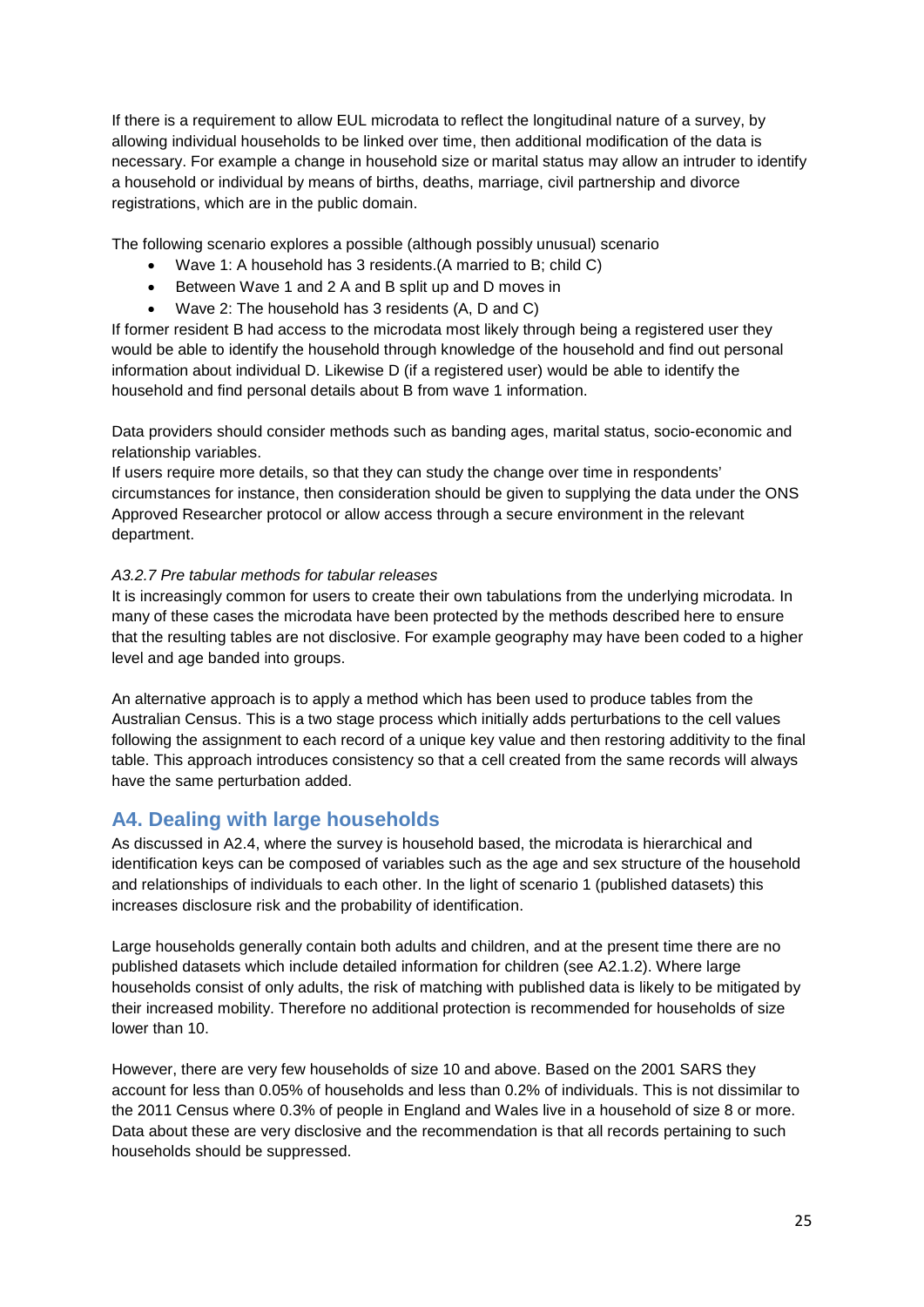It is possible that future development of commercially available datasets will increase the likelihood of being able to match them with records for large households of size lower than ten. The SDC team will therefore keep this situation under review.

## <span id="page-25-0"></span>**A5. Summary**

This appendix provides guidance on preparing non-disclosive microdata, taking into account data in the public domain. ONS data may therefore be released under an EUL as being neither private information under the CoP nor personal data under the SRSA. ONS procedures require an application to release such data to include a risk assessment from the SDC team confirming that the data are not personal information. All government data (ONS and other departments) should follow the advice in the DPA with particular reference to the defined sensitive variables.

Consideration of possible intruder scenarios helps to indicate what level of disclosure control is required in order to ensure that data are not personal information. Table 1 suggests some ways of protecting particular variables, but this is not exhaustive and does not cover all special circumstances. In addition, attention needs to be paid to large households, longitudinal datasets and sensitive variables. Data providers should use their knowledge both of the data and of the requirements of users to arrive at a data specification which is not personal information but retains as much utility as possible. The SDC team are able to give advice in individual cases.

The aim when producing microdata to be released under licence is that the risk of disclosure is low and the data are of high utility. Reducing risk completely is infeasible as the data would be so limited to be of little use. The defined level of risk is a subjective matter and it is not straightforward to find a suitable level of disclosure control to apply.

A post-hoc method is intruder testing as discussed in Section 5.6 which quantifies the likelihood of a motivated intruder identify a member of the sample. A number of correct identifications would suggest disclosure control had been applied too weakly. However no correct identifications could result from the correct level or too much disclosure control being applied.

It is possible to estimate the possibility of a sample unique being a population unique by determining the approximate number of people in the population with the characteristics of the sample member and thus develop formal procedures for identifying the riskiness of a record and thus the dataset. There is current research into this area and later Case Studies may include some examples.

#### **Case Studies 1 to 3**

Please see the associated document 'Case Studies for microdata produced from social surveys'.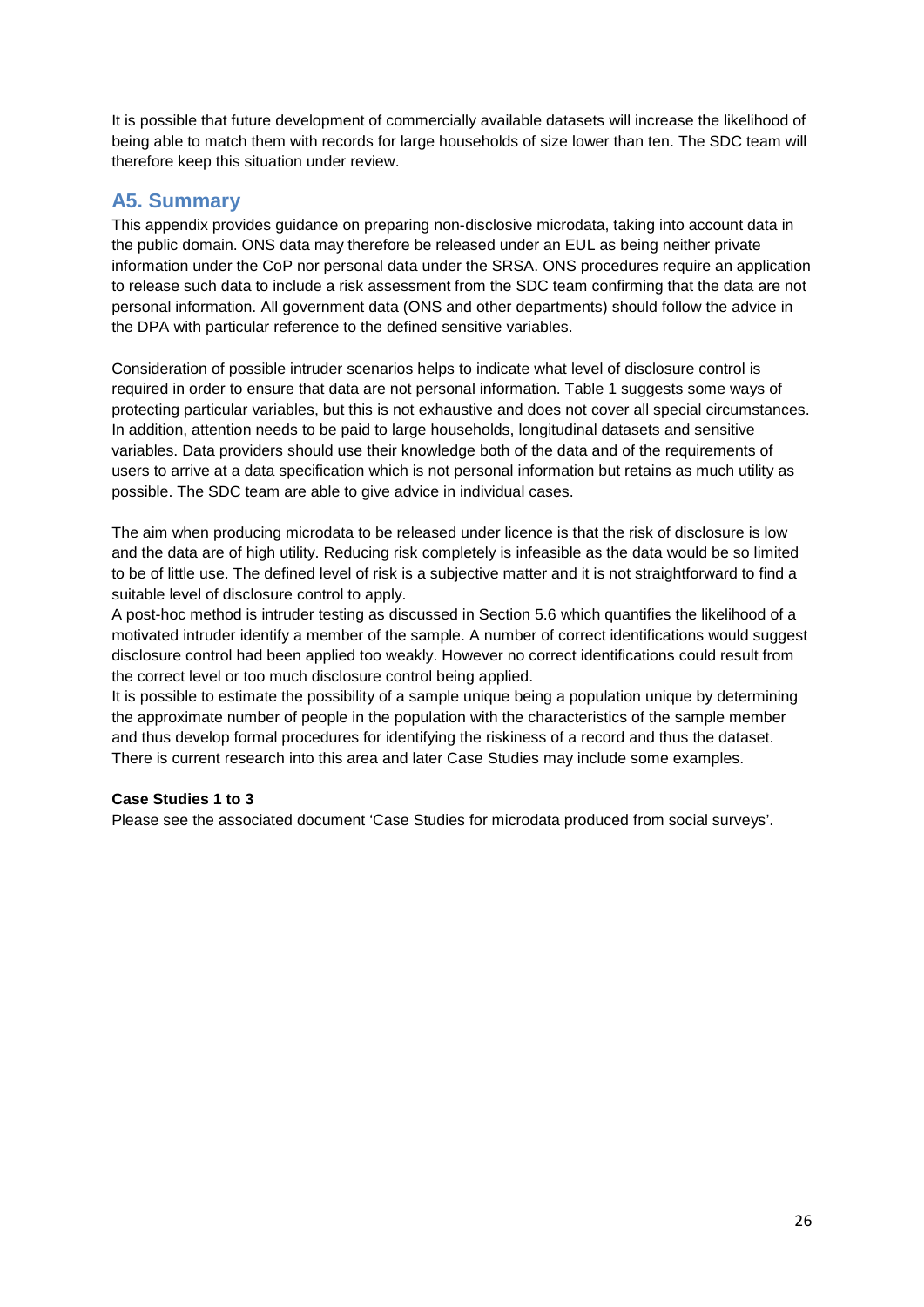# <span id="page-26-0"></span>**Appendix B: References**

Elliot, M. J., and Dale, A. (1998) Disclosure risk for microdata: Workpackage DM1.1 What is a key variable? *Report to the European Union ESP/204 62/DG III* 

Elliot, M. J., and Dale, A. (1999) Scenarios of attack: The data intruder's perspective on statistical disclosure risk. *Netherlands Official Statistics. Vol 14, Spring 1999, 6-10.* 

Purdam, K., Elliot, M. (2006) Data Environment Analysis Service Scoping Study Final Report. (Internal ONS report)

Elliot, M. (2006) Assessment of disclosure risk for hierarchical microdata files.

Elliot, M., Mackey E., and Purdam K. (2011) Formalising the Selection of Key Variables in Disclosure Risk Scenarios. Int. Stat. Inst. Proc 58<sup>th</sup> World Statistical Congress, Dublin

Bycroft, C., Clift-Matthews, M., Spicer, K., Jackson, P. J. (2005) 2001 Household Sample of Anonymised Records (SAR), a report to the ONS Data Stewardship Working Group.

Winkler, W. (1999) Re-identification methods for evaluating the confidentiality of analytically valid microdata, *Research in Official Statistics, 1(2), 87-104.*  <http://citeseerx.ist.psu.edu/viewdoc/download?doi=10.1.1.75.8852&rep=rep1&type=pdf>

Gross, B., Guiblin, P., Merrett, K. (2004) Risk Assessment of the Individual Sample of Anonymised Records (SAR) from the 2001 Census. <http://www.ccsr.ac.uk/sars/guide/2001/Gross2.pdf>

Consultation on Census 2001 SAR [http://www.ons.gov.uk/ons/guide-method/census/census-2001/data-and-products/data-and-product](http://www.ons.gov.uk/ons/guide-method/census/census-2001/data-and-products/data-and-product-catalogue/microdata/samples-of-anonymised-records/consultation/index.html)[catalogue/microdata/samples-of-anonymised-records/consultation/index.html](http://www.ons.gov.uk/ons/guide-method/census/census-2001/data-and-products/data-and-product-catalogue/microdata/samples-of-anonymised-records/consultation/index.html)

Microdata Teaching File from Census 2011 [http://www.ons.gov.uk/ons/guide-method/census/2011/census-data/census-microdata/microdata](http://www.ons.gov.uk/ons/guide-method/census/2011/census-data/census-microdata/microdata-teaching-file/index.html)[teaching-file/index.html](http://www.ons.gov.uk/ons/guide-method/census/2011/census-data/census-microdata/microdata-teaching-file/index.html)

UK Statistics Authority Code of Practice <http://www.statisticsauthority.gov.uk/assessment/code-of-practice/index.html>

UK Data Service End-User Licence terms and conditions of access <http://ukdataservice.ac.uk/get-data/how-to-access/conditions/eul.aspx>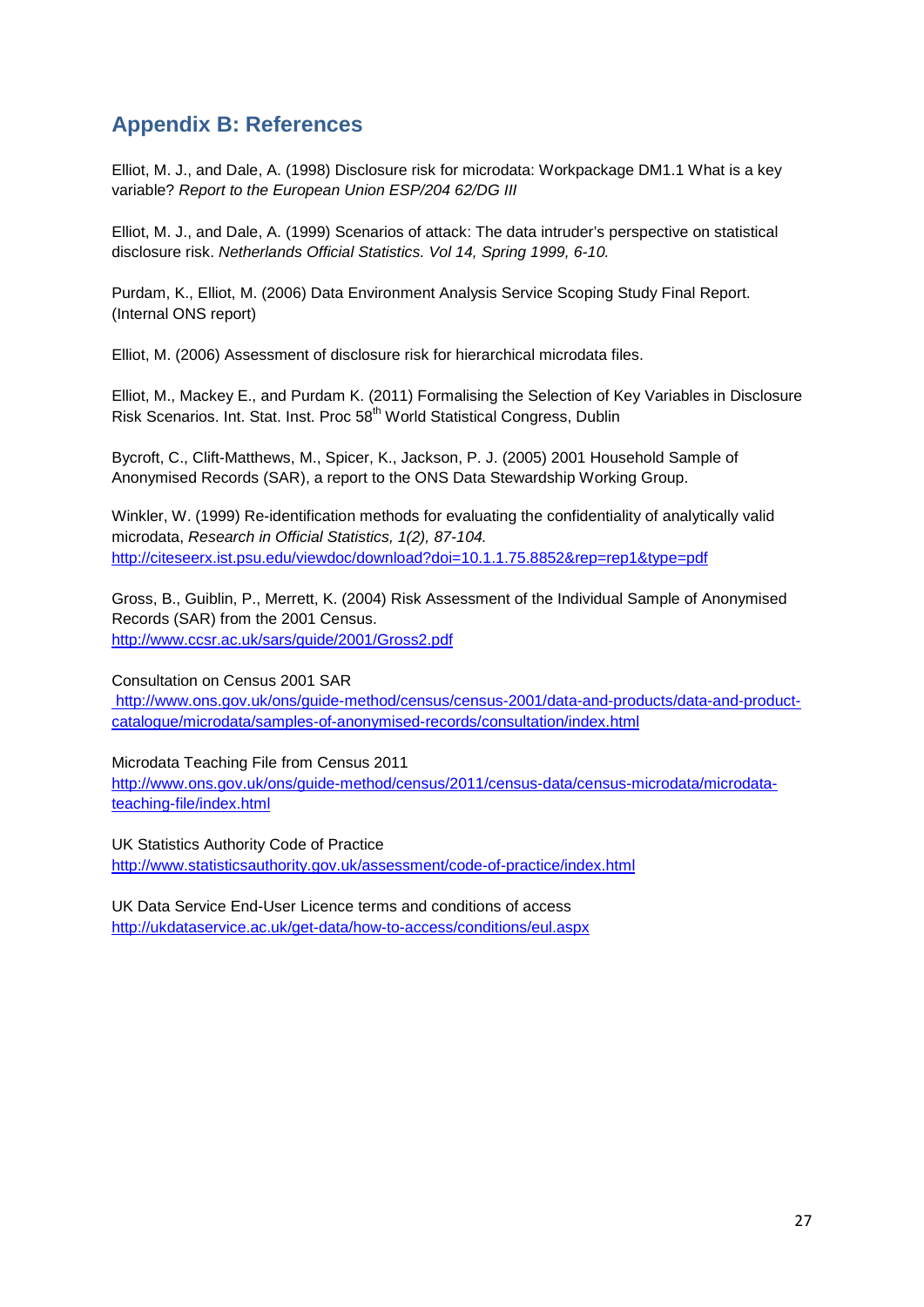# <span id="page-27-0"></span>**Appendix C: Code of Practice for Official Statistics, Principle 5: Confidentiality**

Private information about individual persons (including bodies corporate) compiled in the production of official statistics is confidential, and should be used for statistical purposes only.

#### *Practices*

- 1. Ensure that official statistics do not reveal the identity of an individual or organisation, or any private information relating to them, taking into account other relevant sources of information.
- 2. Keep confidential information secure. Only permit its use by trained staff who have signed a declaration covering their obligations under this Code.
- 3. Inform respondents to statistical surveys and censuses how confidentiality will be protected.
- 4. Ensure that arrangements for confidentiality protection are sufficient to protect the privacy of individual information, but not so restrictive as to limit unduly the practical utility of official statistics. Publish details of such arrangements.
- 5. Seek prior authorisation from the National Statistician or Chief Statistician in a Devolved Administration for any exceptions, required by law or thought to be in the public interest, to the principle of confidentiality protection. Publish details of such authorisations.
- 6. In every case where confidential statistical records are exchanged for statistical purposes with a third party, prepare written confidentiality protection agreements covering the requirements under this Code. Keep an operational record to detail the manner and purpose of the processing.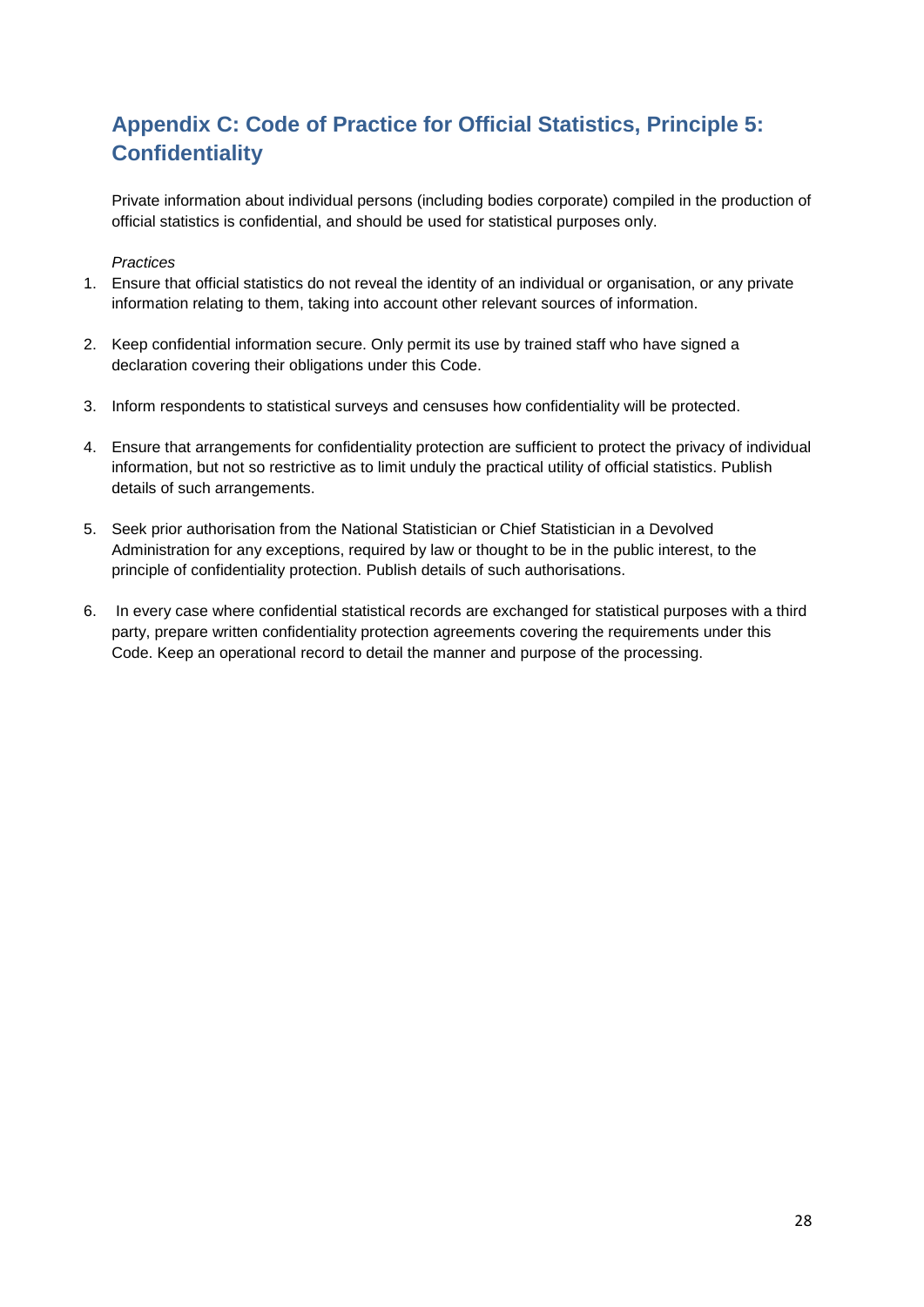# <span id="page-28-0"></span>**Appendix D: Section 39 of the Statistics and Registration Service Act 2007**

#### **39 Confidentiality of personal information**

(1) Subject to this section, personal information held by the Board in relation to the exercise of any of its functions must not be disclosed by—

- (a) any member or employee of the Board,
- (b) a member of any committee of the Board, or
- (c) any other person who has received it directly or indirectly from the Board.

(2) In this Part "personal information" means information which relates to and identifies a particular person (including a body corporate); but it does not include information about the internal administrative arrangements of the Board (whether relating to its members, employees or other persons).

(3) For the purposes of subsection (2) information identifies a particular person if the identity of that person—

- (a) is specified in the information,
- (b) can be deduced from the information, or
- (c) can be deduced from the information taken together with any other published information.

(4) Subsection (1) does not apply to a disclosure which—

- (a) is required or permitted by any enactment,
- (b) is required by a Community obligation,
- (c) is necessary for the purpose of enabling or assisting the Board to exercise any of its functions,
- (d) has already lawfully been made available to the public,
- (e) is made in pursuance of an order of a court,

 (f) is made for the purposes of a criminal investigation or criminal proceedings (whether or not in the United Kingdom),

 (g) is made, in the interests of national security, to an Intelligence Service, (Since repealed by the Crime and Terrorism Act 2008)

- (h) is made with the consent of the person to whom it relates, or
- (i) is made to an approved researcher.

(5) For the purposes of subsection (4)(i), "approved researcher" means an individual to whom the Board has granted access, for the purposes of statistical research, to personal information held by it.

(6) The Board is from time to time to publish criteria by reference to which it will determine whether to grant access as specified in subsection (5).

- (7) Those criteria must require the Board to consider—
- (a) whether the individual is a fit and proper person, and
- (b) the purpose for which access is requested.

(8) The Board may not grant access to an individual as specified in subsection (5) unless he has first signed a declaration, in such form as the Board may determine, that he understands the requirements of this section.

(9) A person who contravenes subsection (1) is guilty of an offence and liable—

 (a) on conviction on indictment, to imprisonment for a term not exceeding two years, or to a fine, or both;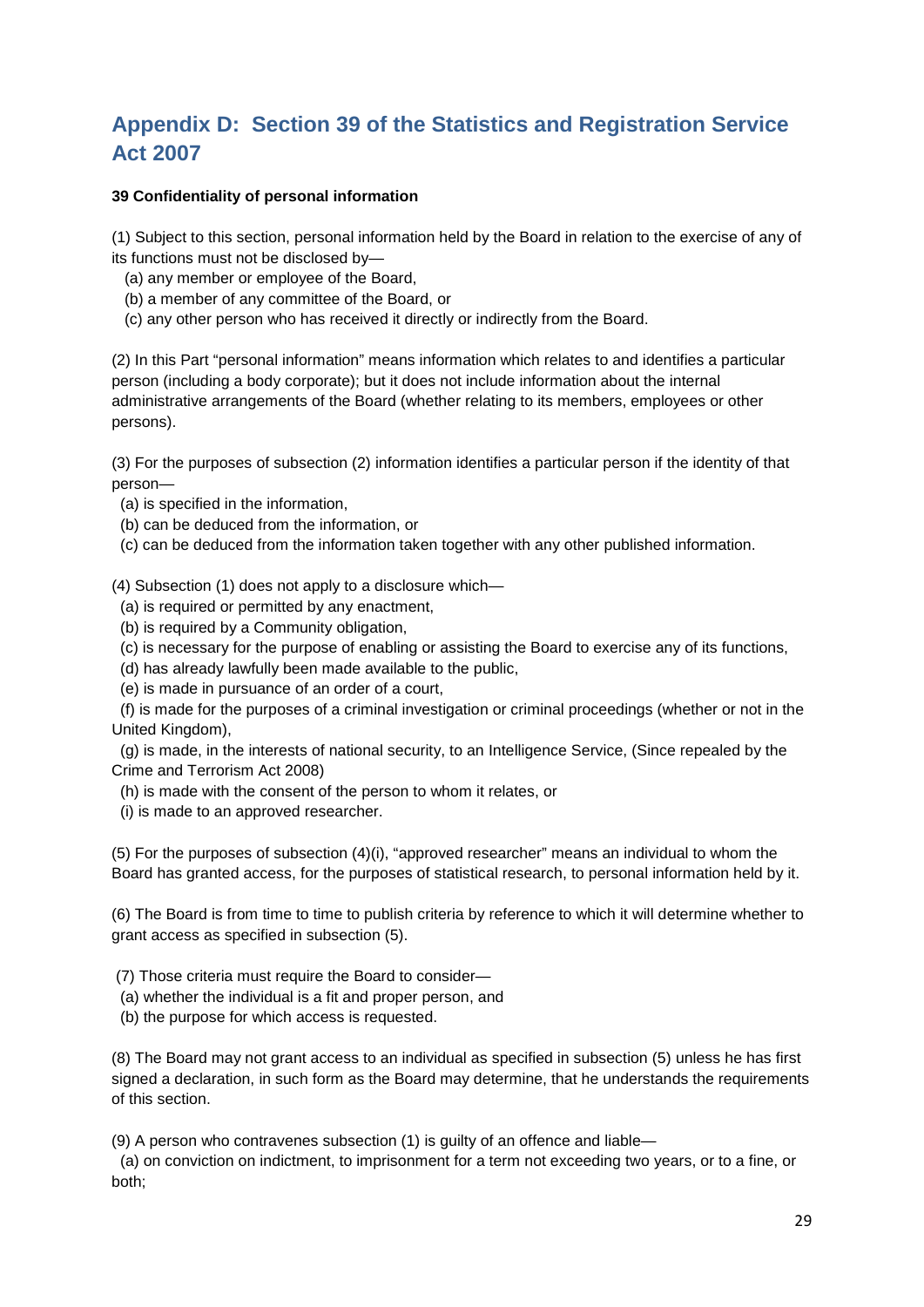(b) on summary conviction, to imprisonment for a term not exceeding twelve months, or to a fine not exceeding the statutory maximum, or both.

(10) Subsection (9) does not apply where the individual making the disclosure reasonably believes—

 (a) in the case of information which is personal information by virtue of subsection (3)(a) that the identity of the person to whom it relates is not specified in the information,

 (b) in the case of information which is personal information by virtue of subsection (3)(b), that the identity of that person cannot be deduced from the information, or

 (c) in the case of information which is personal information by virtue of subsection (3)(c), that the identity of that person cannot be deduced from the information taken together with any other published information.

(11) In the application of this section —

 (a) in England and Wales, in relation to an offence committed before the commencement of section 154(1) of the Criminal Justice Act 2003 (c. 44),

(b) in Scotland, until the commencement of section 45(1) of the Criminal Proceedings etc. (Reform) (Scotland) Act 2007 (asp 6), or

 (c) in Northern Ireland, the reference in subsection (9)(b) to twelve months is to be read as a reference to three months.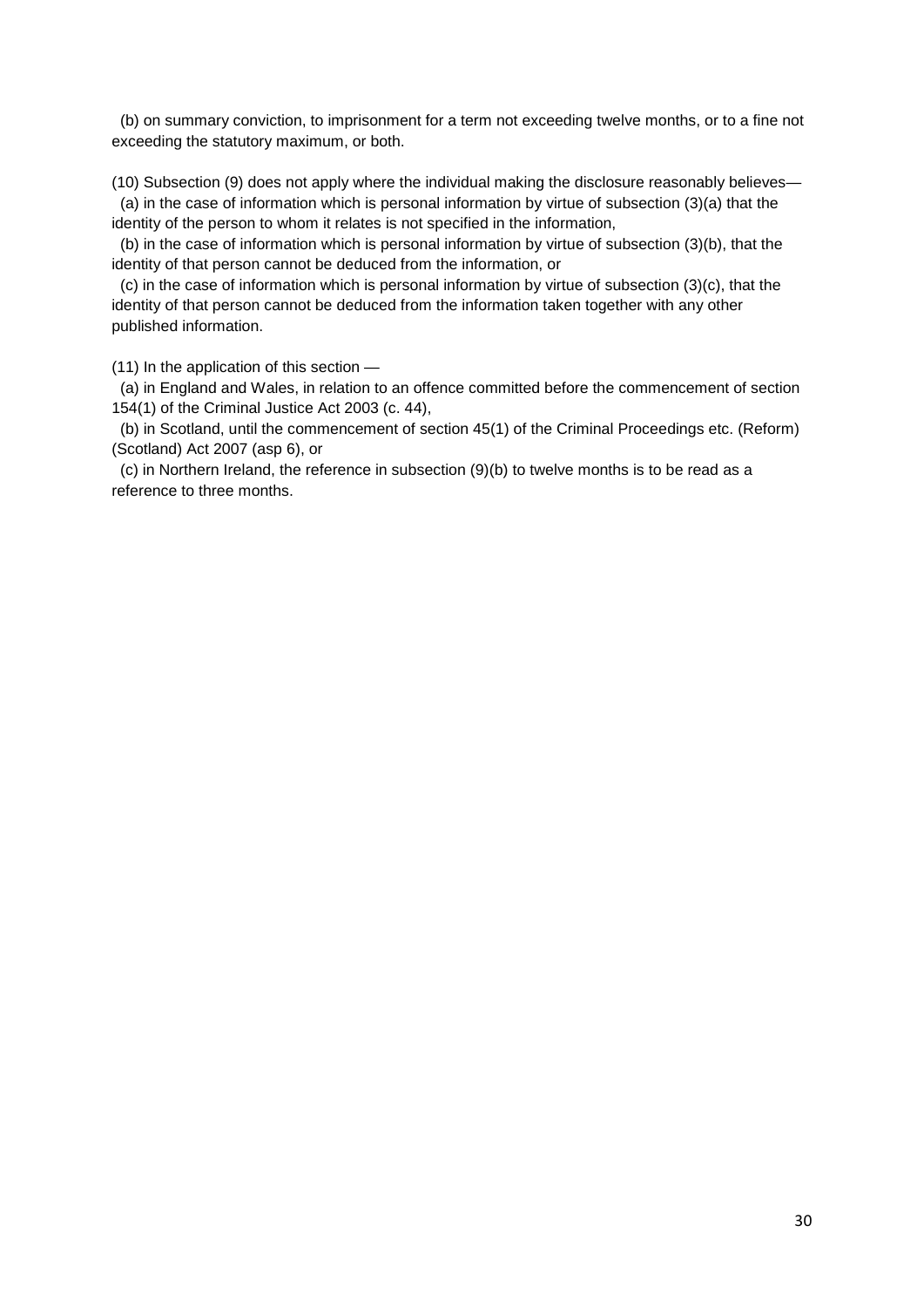# <span id="page-30-0"></span>**Appendix E: SDC microdata checklist for non disclosive data summary**

Sections 5.1 to 5.4 discuss the steps that have to be followed when non disclosive ONS microdata are published. These include a checklist to be completed by the data provider. This checklist is then assessed by the Statistical Disclosure team and this assessment is attached to the MRP application (i.e. the full application which is to be submitted to the Microdata Release Panel). The panel then decides whether to accept or reject the application.

The full questionnaire is available on request from [sdc.queries@ons.gsi.gov.uk.](mailto:sdc.queries@ons.gsi.gov.uk) It was felt to be too specific to be included in this general guidance document.

The introduction states

In order to assist the SDC in ascertaining whether data are non-disclosive, the business area is asked to complete this questionnaire. Please provide as much information as possible – the more you provide the less likely it is that the SDC will need to return for further information and therefore the quicker will be the MRP process.

There are specific questions relating to

- General information (name of sample, time period, level of geography, sampling design, sampling fraction, previous outputs)
- Geographical variables (Level of geography of residence and place of work, if applicable)
- Variables relating to households (size of household, type of household, number of rooms)
- Variables relating to individuals (Age, gender, ethnicity, occupation)
- Other variables
- Sensitive variables

For many questions answers can be selected from a drop down menu. For specific questions a more detailed response can be given.